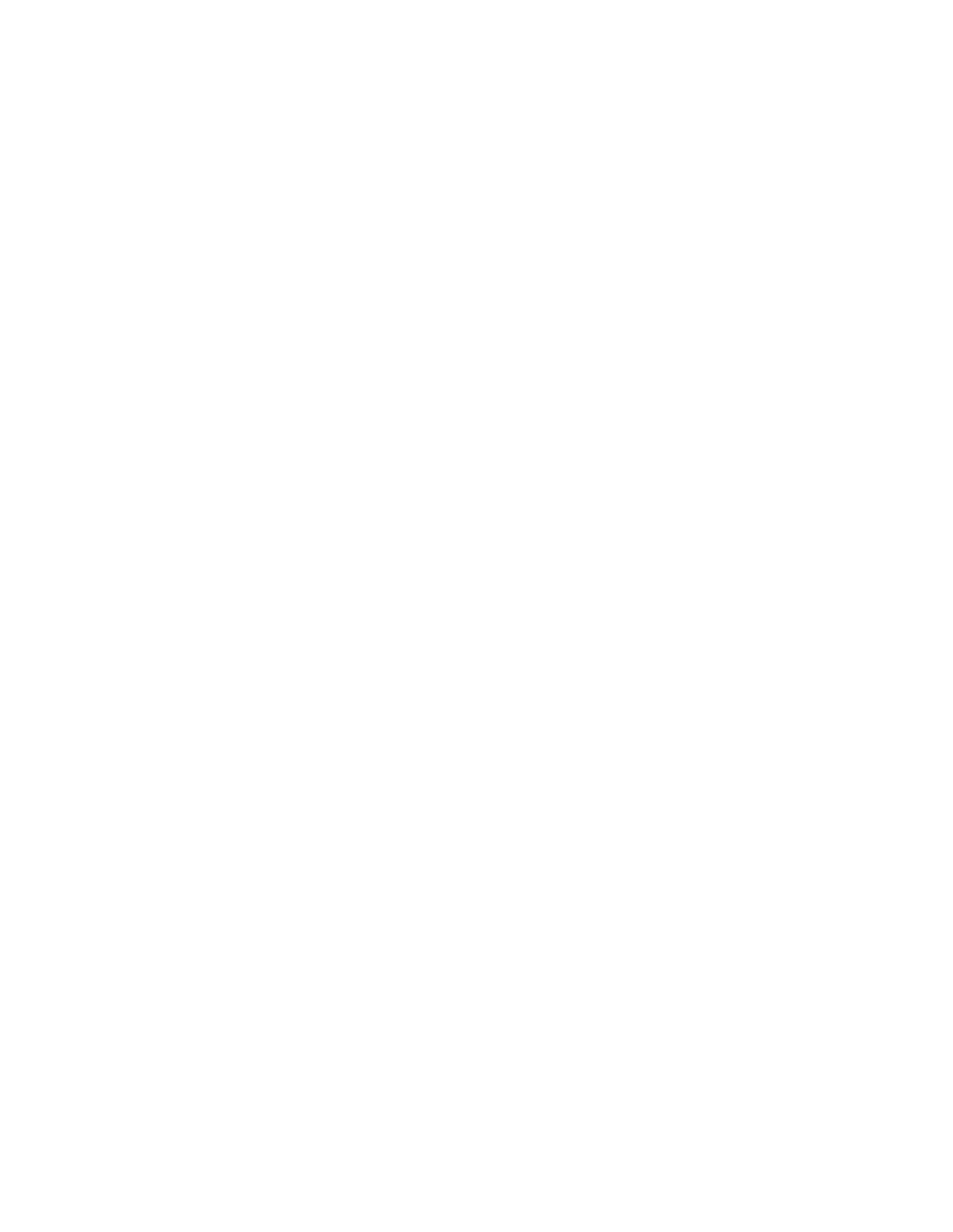|                |              |              | Table of Contents                                                 |
|----------------|--------------|--------------|-------------------------------------------------------------------|
| Pg.            |              | Chap Sec.    | Description                                                       |
| 1              |              |              | <b>TABLE OF CONTENTS</b>                                          |
| 2              |              |              | TITLE, PREAMBLE                                                   |
| $\overline{2}$ | $\bf{I}$     | 100          | Title and Purpose                                                 |
| 3              | $\rm II$     | 200          | Definitions                                                       |
| $6 - 8$        | Ш            | 300          | Zoning Districts and Maps                                         |
| 9              | IV           | 400          | R-1, Restricted Residential District                              |
| 10             | V            | 500          | R-2, General Residential District                                 |
| 11             | VI           | 600          | A-1, Agricultural District                                        |
| 12             | VII          | 700          | FR, Forest and Recreational District                              |
| 13             | VIII         | 800          | C-1, Light Commercial District                                    |
| 14             | IX           | 900          | OT, Old Town District                                             |
| 15             | X            | 1000         | C-2, Heavy Commercial District                                    |
| 16             | XI           | 1100         | I, Industrial District                                            |
| 17             | XII          | 1200         | ZONING SETBACKS AND AREAS CHART                                   |
| 18             | XII          | 1220         | Special Approvals                                                 |
| 19             |              | 1250         | Site Plan Review                                                  |
| 23             | XIII         | 1300         | <b>GENERAL PROVISIONS</b>                                         |
|                |              | 1300         | <b>Unlisted Property Provisions</b>                               |
|                |              | 1301         | Non-Conforming Building & Uses                                    |
|                |              | 1302         | Condemnations to remove non-conforming uses                       |
|                |              | 1303         | Non-Conforming Lots                                               |
| 24             |              | 1304         | Unattached Accessory Buildings and Structures                     |
|                |              | 1305         | Parking Requirements                                              |
| 26             |              | 1306         | Reserved                                                          |
|                |              | 1307         | Reserved for Future Use                                           |
|                |              | 1308         | Fences                                                            |
|                |              | 1309         | <b>Outdoor Lighting</b>                                           |
|                |              | 1310         | Private Roads                                                     |
|                |              | 1311         | Area Height and Use Exceptions                                    |
| 27             |              | 1312         | Signs                                                             |
| 28             |              | 1313         | <b>Waterfront Greenbelt Requirements</b>                          |
|                |              | 1314         | Farm Animals and /or Domestic Animals                             |
|                |              | 1315         | Reserved                                                          |
| 29             |              | 1316         | Temporary Use of Travel Trailers and Motor Homes<br>Towers        |
|                |              | 1317<br>1318 | Condominiums and Planned Unit Developments                        |
| 30             |              | 1320         |                                                                   |
|                |              | 1321         | Home Occupation Conditions<br><b>Wellhead Protection District</b> |
| 31             | XIV          | 1400         | Zoning Officials and Bodies                                       |
| 31             | XV           | 1500         | <b>Zoning Permits</b>                                             |
| 33             | XVI          | 1600         | <b>Enforcement and Penalties</b>                                  |
| 34             | <b>XVII</b>  | 1700         | Appeals                                                           |
| 34             | XVII         | 1702         | Hearings and Orders by the Zoning Board of Appeals (Variances)    |
| 35             | <b>XVIII</b> | 1800         | Fees                                                              |

appendix: Michigan Planning Enabling Act Public Act 33 of 2008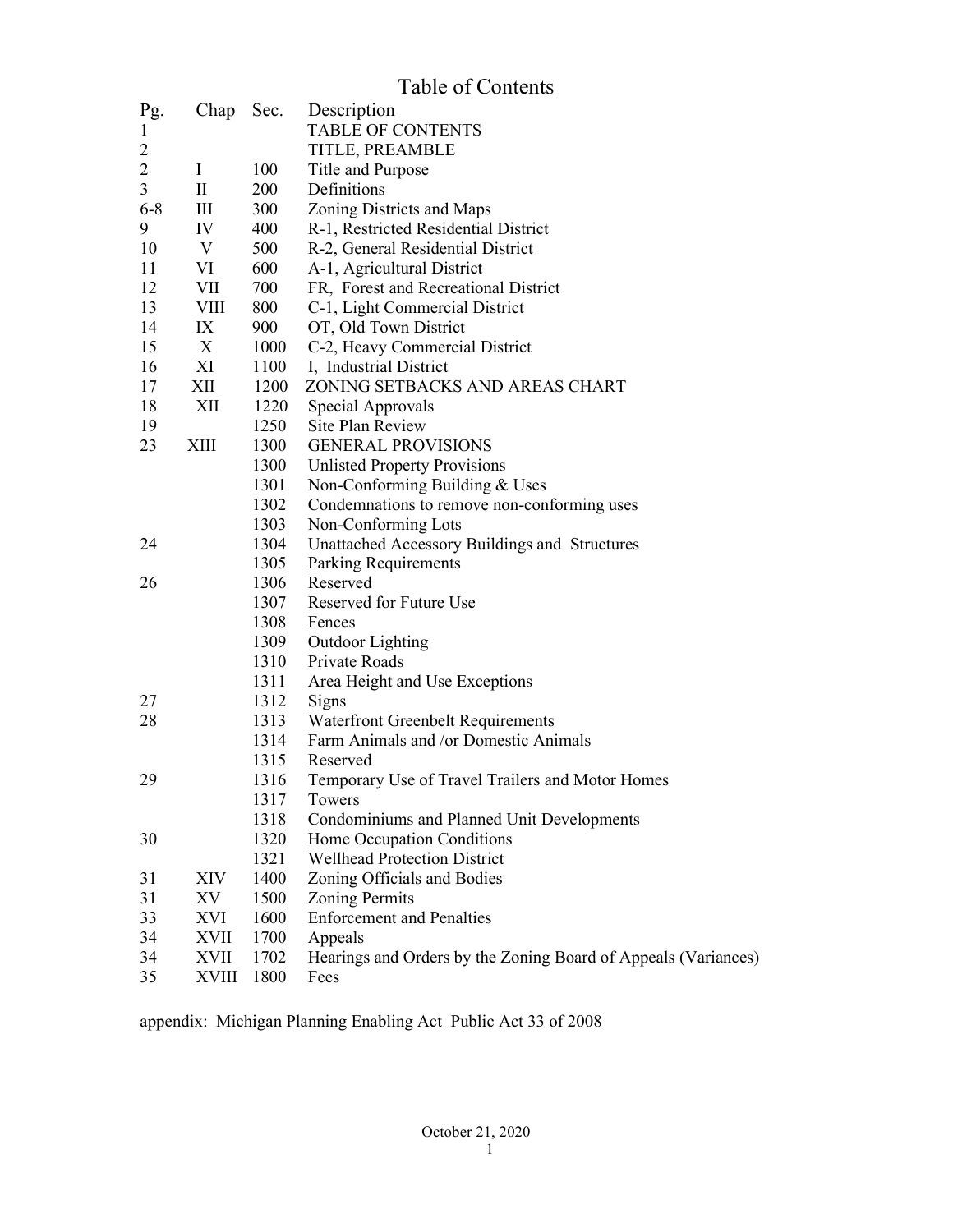# CHAPTER I TITLE AND PURPOSE

SECTION 100 This Ordinance shall be known and may be cited as the : BRILEY TOWNSHIP ZONING ORDINANCE

## SECTION 101 PREAMBLE

An Ordinance to provide for the establishment of Zoning Districts; to encourage and regulate the use of land and location of buildings and structures for residence, trade, and industry, or; to regulate dimensions of yards, and other spaces; to provide for administration, enforcement, penalties for violation, and amendment of this ordinance. SECTION 102 AUTHORITY

An ordinance enacted under P.A. 33 of 2008, MCL125.3801, et.seq. governing the unincorporated portions of the Township of Briley. Montmorency County , Michigan., Section 103 SEVERABILITY

Sections of this Ordinance shall be deemed to be severable and should any Section, paragraph, or provision be declared by the Courts to be unconstitutional or invalid, such holdings shall not affect the validity of this Ordinance as a whole or any part other than the part declared to be unconstitutional or invalid.

SECTION 104

This Ordinance supercedes all previous ordinances. Variances previously approved are no longer precedent setting.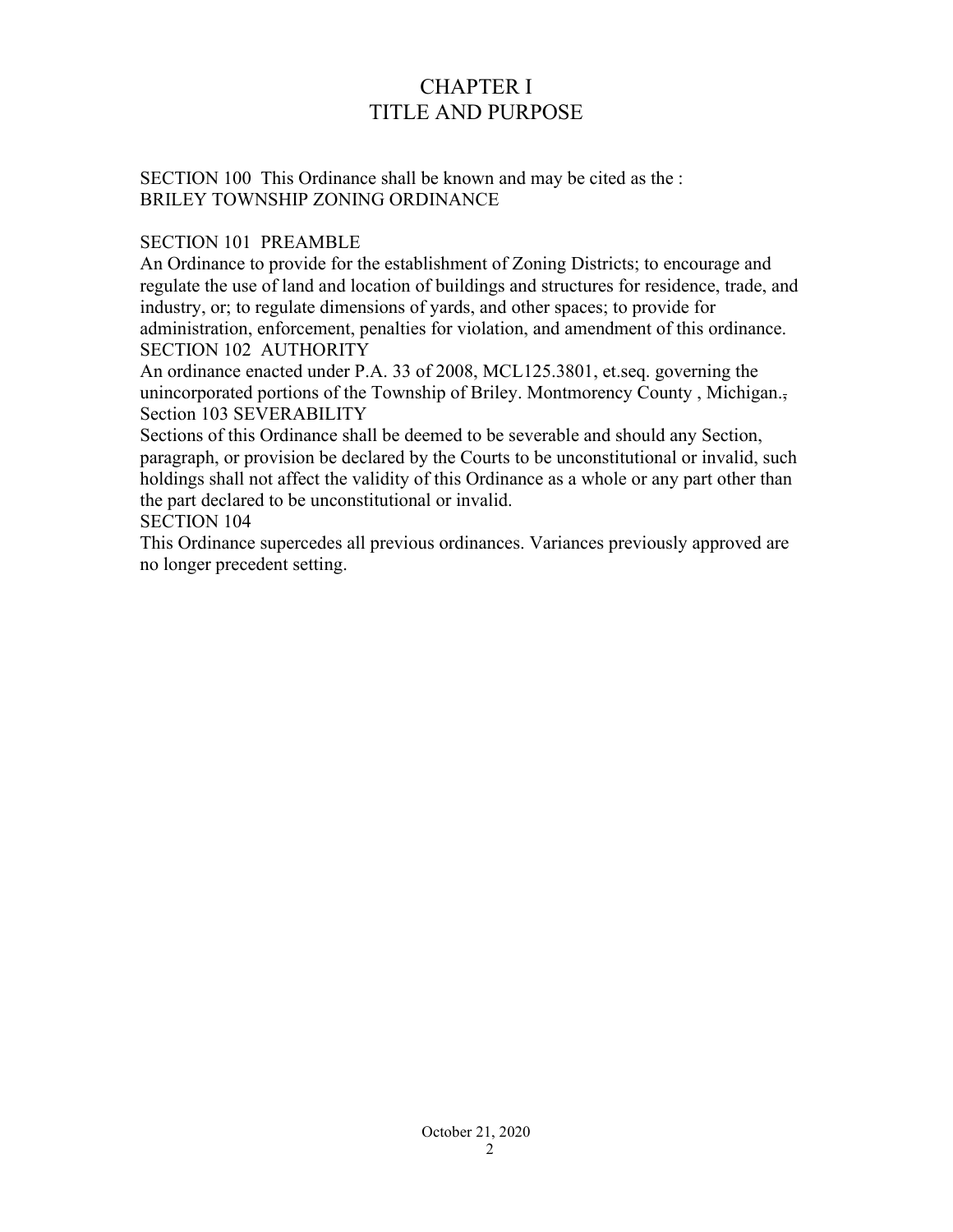# CHAPTER II DEFINITIONS

#### SECTION 200. Common use of Terms:

Unless defined in Section 201, words and terms used in this Ordinance shall be deemed to be used in the context of their ordinary and common usage.

#### SECTION 201. DEFINITIONS:

When used in this Ordinance, the following words and terms shall have the meanings as defined in this section:

**Accessory building or structure**: a supplemental building occupied by or devoted exclusively to an accessory use, but not for dwelling, lodging, or sleeping purposes. Where an accessory building is attached to a main building in a substantial manner, such as a wall or roof, the accessory building shall be considered a part of the main building.

**Accessory use**: a naturally and normally incidental and subordinate to the main use of the land or building.

**Agriculture:** the use of land or tilling of the soil, raising of trees or field crops or animal husbandry, as a source of significant income.

**Alterations:** any change, addition or modification in construction or type of use of occupancy; and change in the supporting structural members of a building, such as walls, partitions, columns, beams, girders, or any change which may be referred to as "altered" or "reconstructed."

**Architectural features:** architectural features of a building shall include cornices, eaves, gutters, courses, sills, lintels, bay windows, chimneys and decorative ornaments.

**Bed and Breakfast:** any family occupied dwelling used or designed in such a manner that certain rooms in excess of those used by the family, are rented to transient public for compensation.

**Billboard**: a piece of construction upon which a sign or advertisement is displayed for the purpose of informing the general public, but not including bulletin boards used to display official court or public office notices.

**Building height:** the building height is the vertical distance measured from the established grade to the highest point of the roof surface if a flat roof; to the deck of a mansard roof, and to the mean height level between eaves and ridge of gable, hip and gambrel roofs. When the terrain is sloping, the ground level is measured at the average wall line.

**Campgrounds:** any parcel or tract of land, under the control of any person where sites are offered for the use of the public or members of an organization, either free of charge or for a fee for the establishment of temporary living quarters for five (5) or more recreational units.

**Churches:** a building wherein people regularly assemble for religious worship and which is maintained and controlled by a religious body organized to sustain public worship, together with all accessory buildings and uses customarily associated with such principal purpose.

**Clinic:** a building or group of buildings where human patients are admitted for examination and treatment by more than one professional, such as a physician, dentist, or the like. Patients are not lodged overnight.

**Club:** buildings and facilities owned or operated by corporation, association, person or persons, for social, educational, or recreational purposes.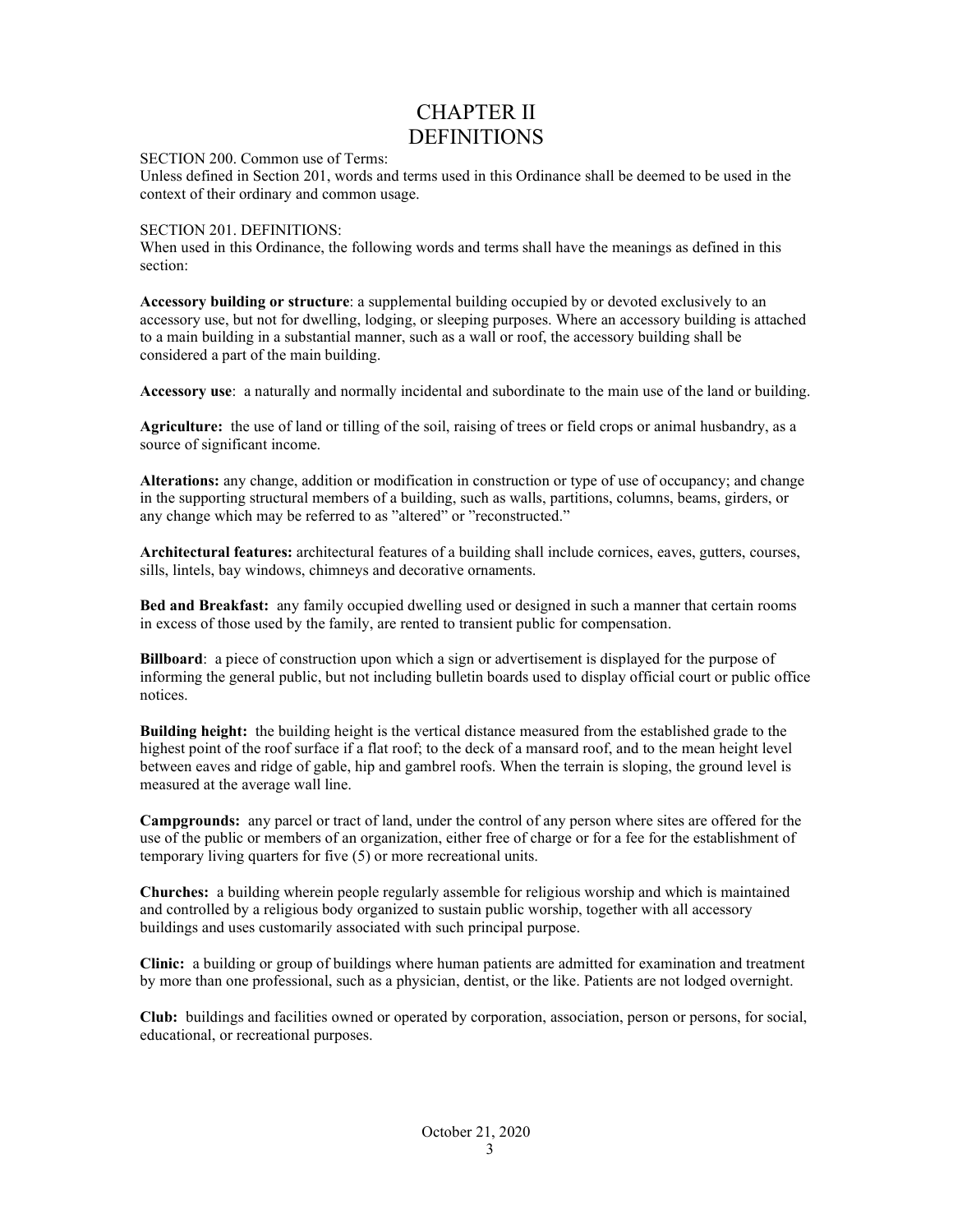**Dwelling, single-family:** a building containing not more than one (1) dwelling unit designed for residential use, complying with the following standards: Building Standards:

1. It complies with the minimum square footage and minimum width requirements of this Ordinance, as measured on the outside walls, for the district in which it is located in accordance with Chapter 12, Section 1201, Schedule of Regulations. The above square footage shall not include such appurtenances as porches, breezeways, carports or garages.

2. The dwelling complies with all pertinent building and fire codes

**Dwelling, two family:** a building containing not more than two (2) separate dwelling units designed for residential use and conforming in all other respects to the standards set forth in Section 201.

**Economy Efficient Dwelling** defined as: A dwelling that is more than 240 sq ft and less than 500 sq ft with a minimum side elevation of no less than 12 ft and no more than 20 ft, minimum length of 20 feet and a maximum length of 30 ft built to all Michigan building and sanitary codes and qualifies for a certificate of occupancy.

**Farms:** all of the contiguous neighboring or associated land operated as a single unit on which genuine agriculture is carried on directly by the owner-operator, manager or tenant farmer, by his own labor, or with assistance of members of his household or hired employees; provided however, the land be considered a farm shall include a continuous parcel of ten (10) acres or more in area.

Fences: any permanent or temporary means, partition, structure or gate erected as a dividing structure, barrier, or enclosure and not part of a structure requiring a building permit. (see section 1308)

**Gas and oil processing facilities:** any facility and/or structure used for, or in connection with, the production, processing or transmitting of natural gas, oil or allied products or substances; and the jurisdiction or control of the Supervisor of Wells, Department of Natural Resources or Public Service Commission; not including industrial facilities such as crackling plants, large oil storage facilities and heavy industrial operations and facilities.

**Gasoline service station:** any land, building or structure used for sale or resale of motor fuels, oils or accessories, or installing or repairing parts and accessories, but not including repairing or replacing of motors, doors, or fenders, or painting motor vehicles. Provided further that gasoline pumps, air and water hose stands and other appurtenances shall be set back not less than (15) feet from all street right-of-ways.

**Historical farm:** an existing farm or land which has previously been used for genuine agricultural purposes and may be so used again without extensive tree clearing operations.

**Home occupation or home based business:** an occupation or profession customarily carried on by an occupant or a dwelling unit as a secondary use which is clearly subservient to the use of the dwelling for residential purposes, provided that the conditions of Section 1320 are met.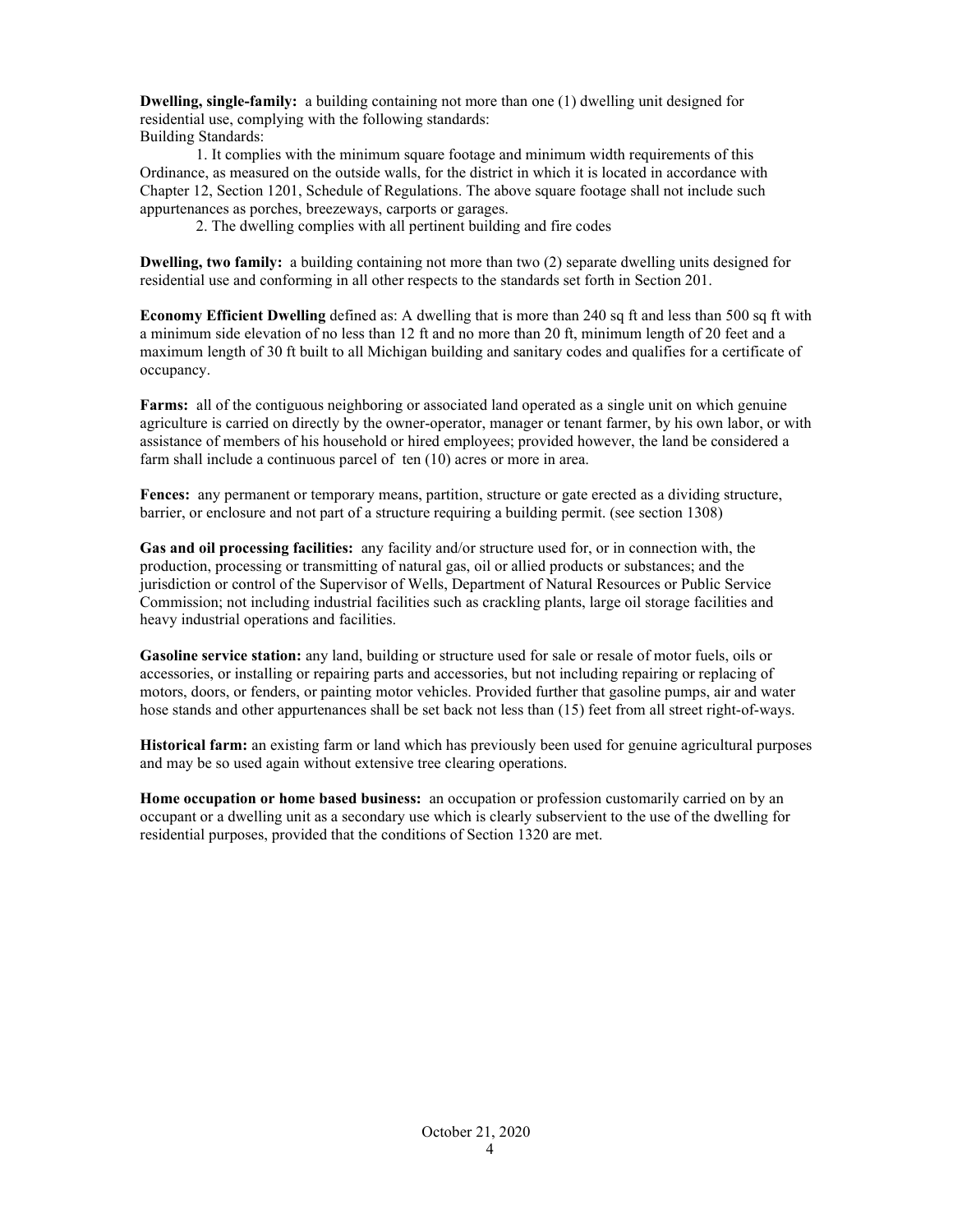**Recreational Vehicle,** any self contained vehicle, without a sewer hookup, whether self-propelled or nonself-propelled, used or adapted to be used, or so constructed, as to permit its being used as a conveyance upon the public streets or highways and for occupancy as a temporary dwelling place for one or more persons, office or other business.

**Mobile home:** any dwelling adapted to be used or so constructed as to permit its being moved upon the public streets or highways and for occupancy as a dwelling place for one or more persons, office or other business.

Such dwelling shall be installed, with the wheels removed, pursuant to the manufacturer's setup instructions and shall be secured to the premises by an anchoring system or device. All construction and all plumbing, electrical apparatus insulation within and connected to said mobile home shall be of a type and quality conforming to the " Mobile Home Construction and Safety Standards" as promulgated by the United States Department being 24 CFR 3280.

Dwelling shall have a perimeter wall and no exposed towing mechanism, undercarriage or chassis. Mobile Home is further defined by the Mobile Home Commission Act, MAL 125.1101 et al.

**Recreational Vehicle Park:** any parcel or tract of land upon which three or more Recreational Vehicles are located, regardless of whether a charge is made therefore, together with any building, structure, enclosure, street, equipment or facility used or intended for use, accessory and incidental to such vehicles.

**Mobile home park:** any parcel or tract of land upon which three or more mobile homes are located, regardless of whether a change is made therefore, together with any building, structure, enclosure, street, equipment or facility used or intended for use, accessory and incidental to such mobile homes. Mobile Home Park is further defined by the Mobile Home Commission Act, MAL 125.1101 et al.

**Indoor commercial recreational facilities:** public or private recreational facilities where activities are limited to the inside of structure, including theaters, skating rinks, bowling alleys, curling rinks, and other indoor sports and entertainment facilities.

**Outdoor commercial recreational facilities:** public or private recreational facilities where activities occur outside of structures including: outdoor theaters, race tracks, athletic fields, stables, RV parks, campgrounds, and other entertainment facilities.

**Roadside stands:** an accessory and temporary structure to use for selling agricultural products raised on farm premises. Not to exceed 100 square feet, and be removed when not in use.

**Stable:** a stable used for housing horses. Located not less than one hundred fifty (150) feet from any adjoining property.

**Site plan:** a plan used to show existing and proposed activities for a certain area. See Section 1250.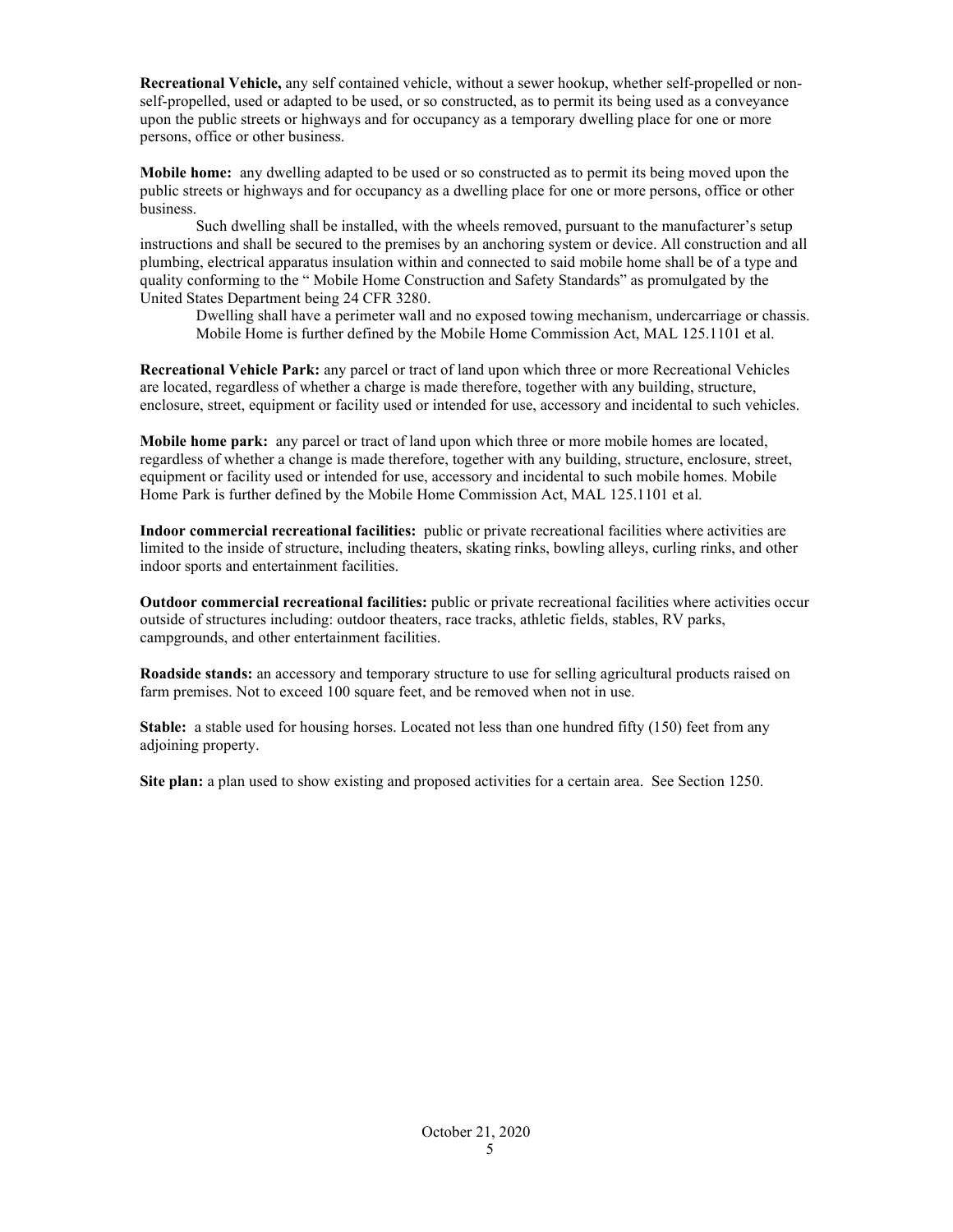### CHAPTER III ZONING DISTRICTS AND MAPS

### Section 300. DISTRICTS: For the purpose of this Ordinance, the Township of Briley is hereby divided into the following Districts:

| $R-1$ | <b>Restricted Residential District</b>  |
|-------|-----------------------------------------|
| $R-2$ | <b>General Residential District</b>     |
| AG    | <b>Agricultural District</b>            |
| FR.   | <b>Forest and Recreational District</b> |
| $C-1$ | <b>Light Commercial District</b>        |
| $C-2$ | Heavy Commercial District               |
|       | <b>Industrial District</b>              |
|       |                                         |

## Section 301. BOUNDARIES

The boundaries of those Districts are hereby established as shown on the Briley Township Zoning Map which accompanies this Ordinance, and the map with all notations, references, and other information shown thereon; shall be as much of a part of this Ordinance as if fully described herein. If there are any questions as to the interpretation of District Boundaries the Board of Appeals shall make that determination.

# SECTION 302. DISTRICT REQUIREMENTS:

All buildings and uses in any District shall be subject to the provisions of General Provisions and General Exceptions.

# SECTION 303. AREA AND BULK REQUIREMENTS FOR ALL DISTRICTS:

For each District in this Ordinance, see also Section 1201- Schedule of Regulations, limiting the height and bulk of buildings, the minimum size of lot permitted, the maximum density permitted and minimum yard requirements (setbacks).

# SECTION 304. ACCESSORY USES ASSUMED:

For each District established in this Ordinance, it shall be assumed that customary accessory buildings and uses which are incidental to any Principal Use or Uses permitted by Special Approval are permissible as part of the main use. (See Section 1304).

SECTION 305. ZONING MAPS See pages 7,8, and 9.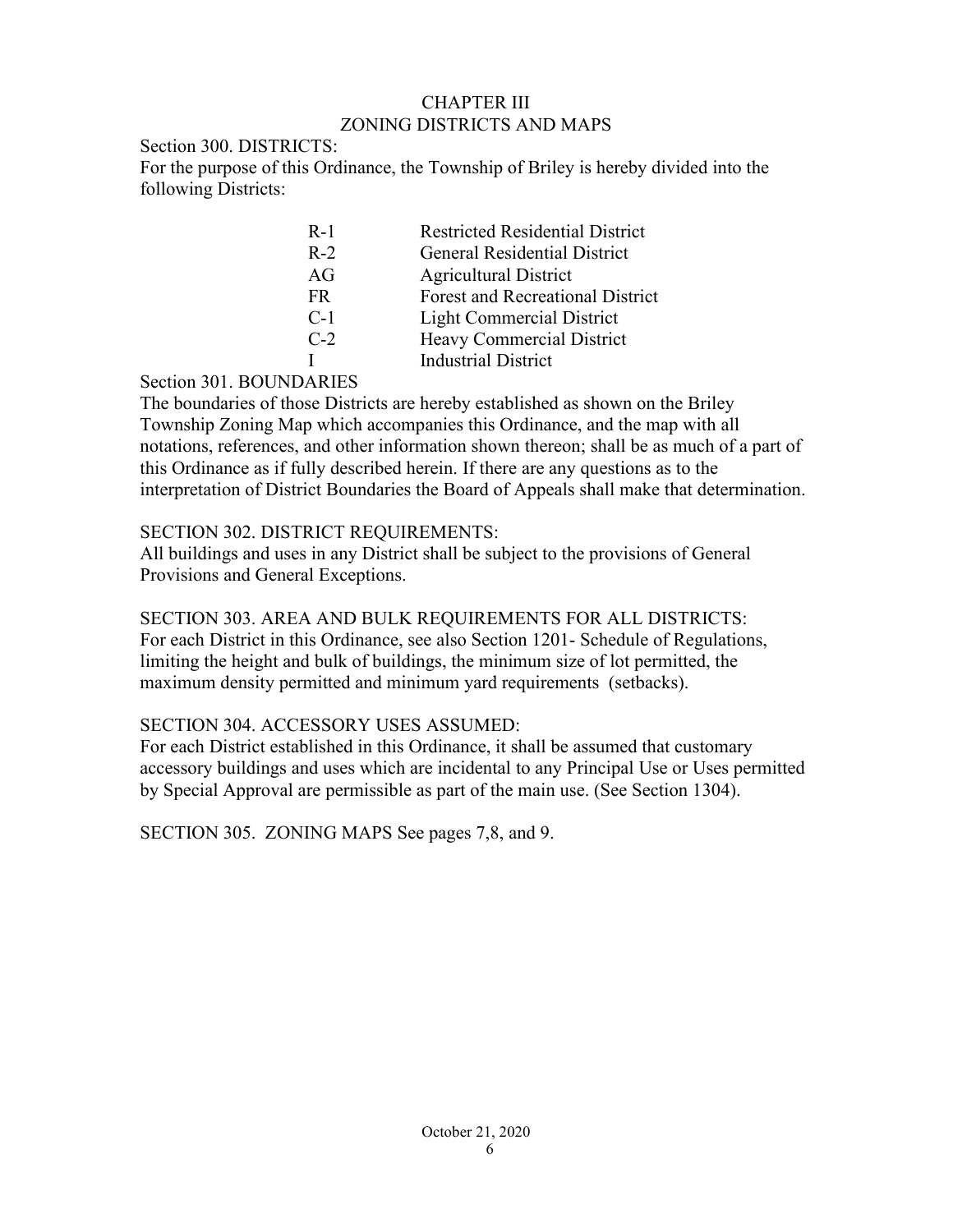Insert Zoning Map of Atlanta here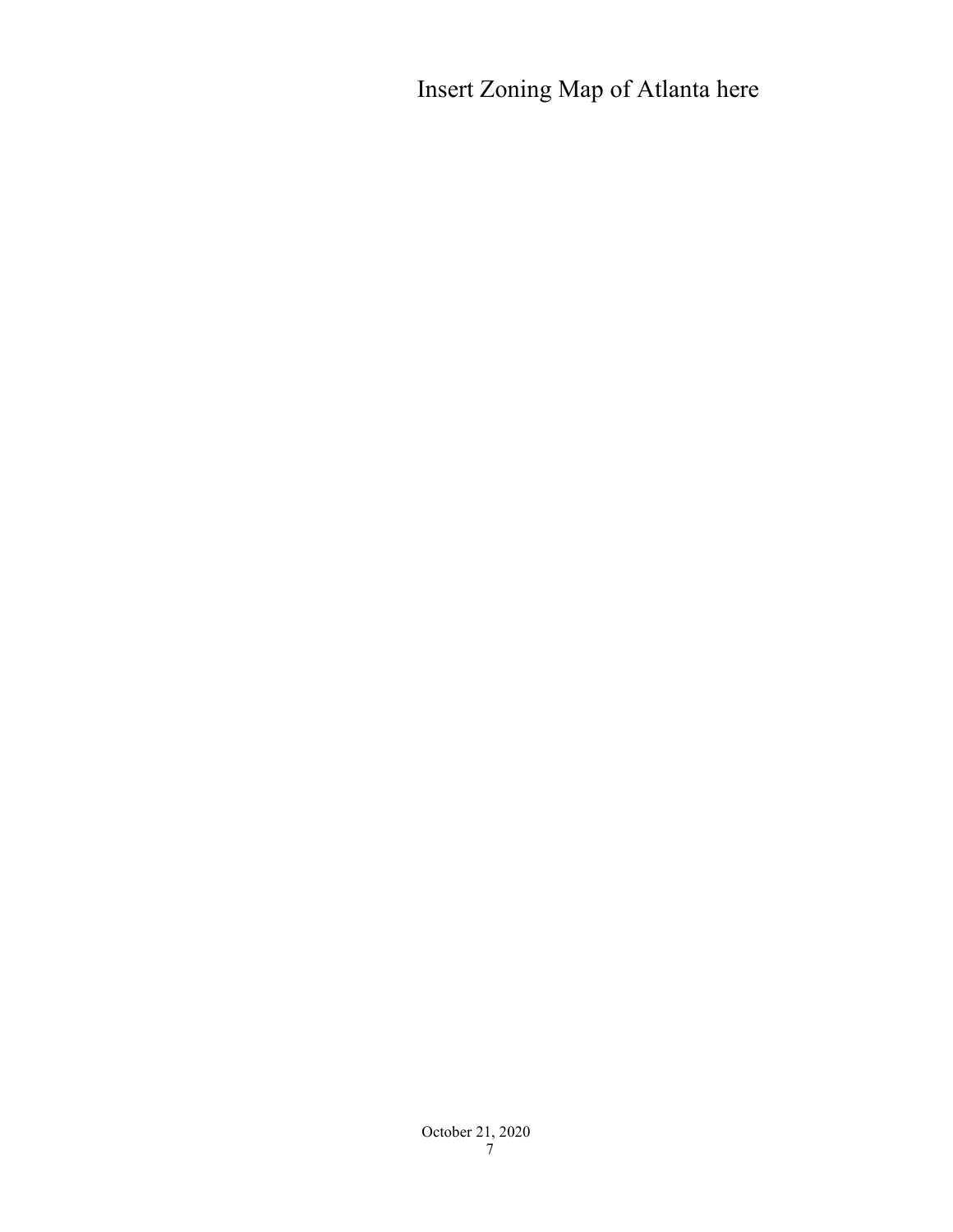Insert Zoning Map of Briley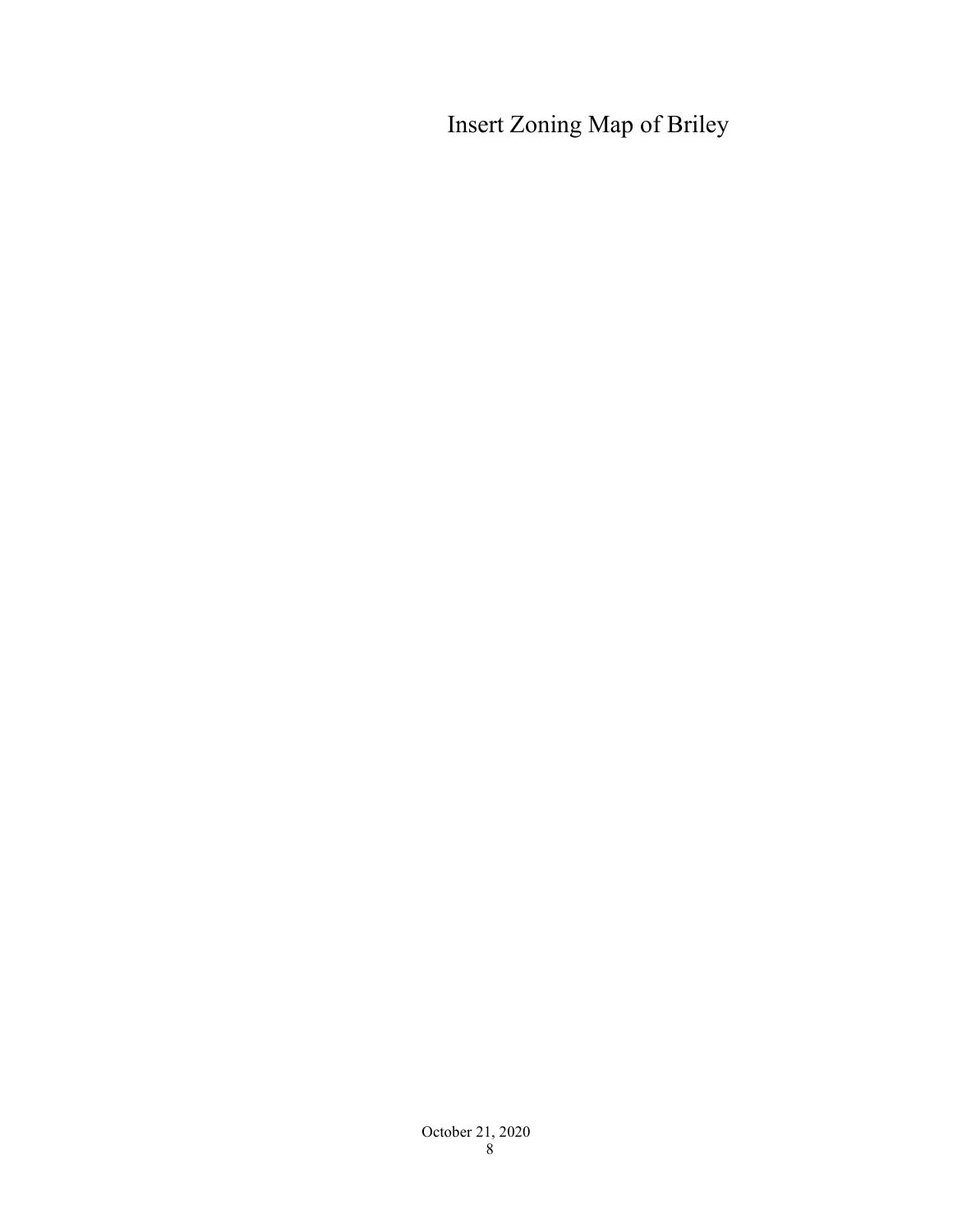# CHAPTER IV

# R-1 RESTRICTED RESIDENTIAL DISTRICT

PREAMBLE:

This District is designed to be the most restrictive of the residential districts. The intent is to provide for an environment of predominantly low-density, one (1) family detached dwellings along with other residentially related facilities, which serve the residents in the district.

Please refer to Table 1201 on page 18 for the standards of this district SECTION 400. PRINCIPAL USES PERMITTED:

Amended 11/2006, 11/2014

No building or land shall be used and no building shall be erected in an R-1 District without special approval except for one or more of the following specified uses:

- 1. Dwellings, single-family, and subsequent accessory buildings
- 2. Home Occupations (Wholly contained in dwelling unit)
- 3. Adult and Child Family Care Group Home in accordance with MCL 125.3206
- 4. Bed and Breakfast Establishments

Please refer to Section 1220 on page 19 for special approval procedure SECTION 401. USES ALLOWED BY SPECIAL APPROVAL The following uses may be allowed in R-1Restricted Residential Districts by Special Approval as set forth in SECTION 1504: Amended 11/2014

- 1. Churches
- 2. Site Condominiums, Planned Use Developments
- 3 Canoe/kayak liveries, marinas
- 4. Restaurants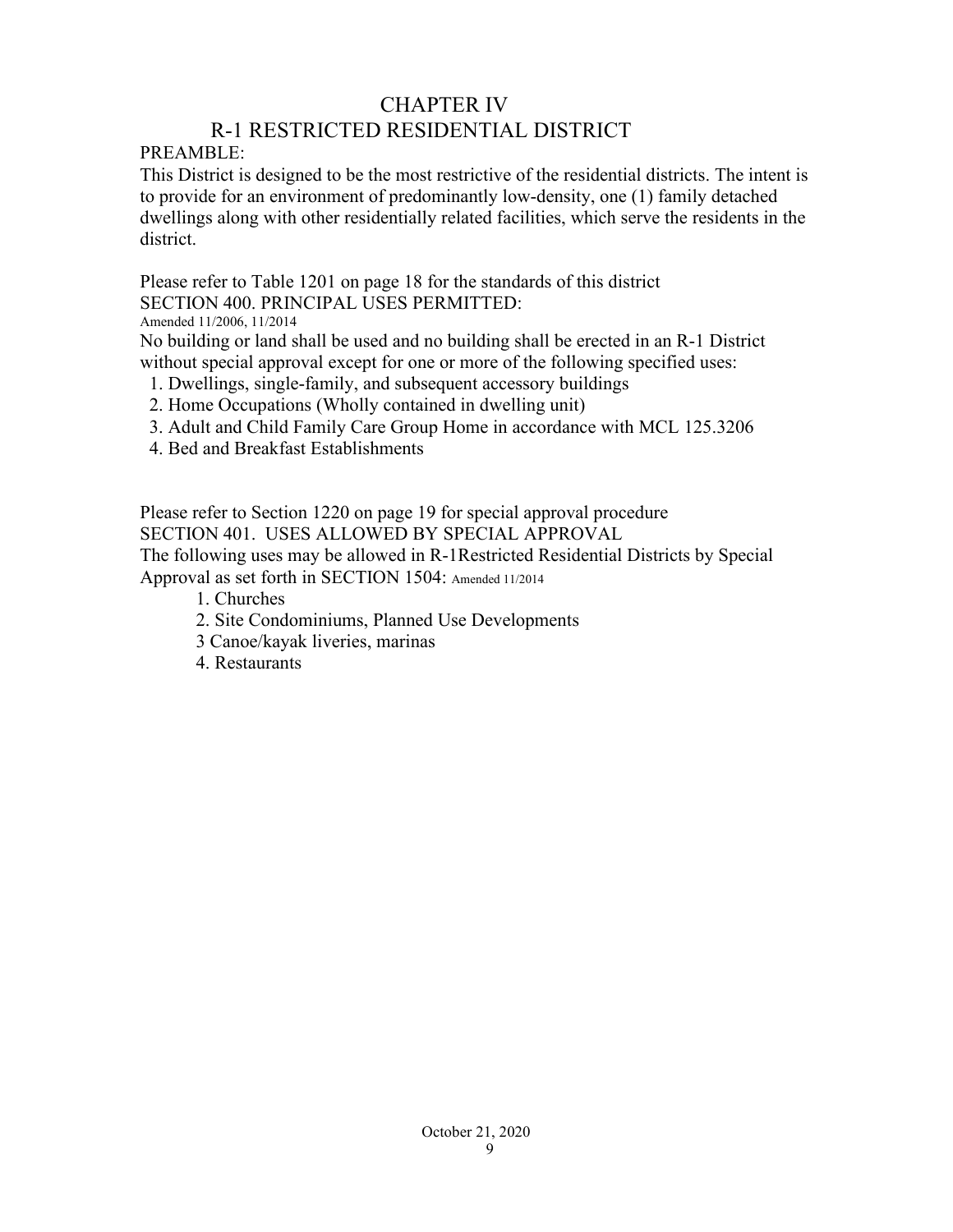# CHAPTER V R-2 GENERAL RESIDENTIAL DISTRICT

PREAMBLE:

The R-2 General Residential District is a residential district with more uses allowed. Intent is a limited mixture of housing types to provide a wider range of housing opportunities.

Please refer to Table 1201 on page 18 for the standards of this district SECTION 500. PRINCIPAL USES PERMITTED

Amended 11/2006

No buildings or land shall be used and no building shall be erected in an R-2 General Residential District except for one (1) or more of the following specified uses:

- 1. Dwellings, single-family, and subsequent accessory buildings
- 2. Publicly owned and operated parks, parkways, and recreational facilities
- 3. Historical Farms
- 4. Home Occupations (Wholly contained in dwelling unit)
- 5. Dwellings, two family
- 6. Adult or Child Family Care Group Home in accordance with MCL 125.3206
- 7. Economy Efficient Dwellings

Please refer to Section 1220 on page 19 for special approval procedure SECTION 501. USES ALLOWED BY SPECIAL APPROVAL

The following uses may be allowed in R-2 Districts by Special Approval as set forth in Section 1504 of this Ordinance: amended 11/2014

- 1. Multiple Family Dwellings
- 2. Churches
- 3. Cemeteries
- 4. Home Occupations (utilizing space outside of dwelling unit)
- 5. Bed and Breakfast
- 6. Planned Unit Developments
- 7. Indoor Commercial Recreational Facilities
- 8. Golf Courses
- 9. Second building with assurance of a principle building erected within one year.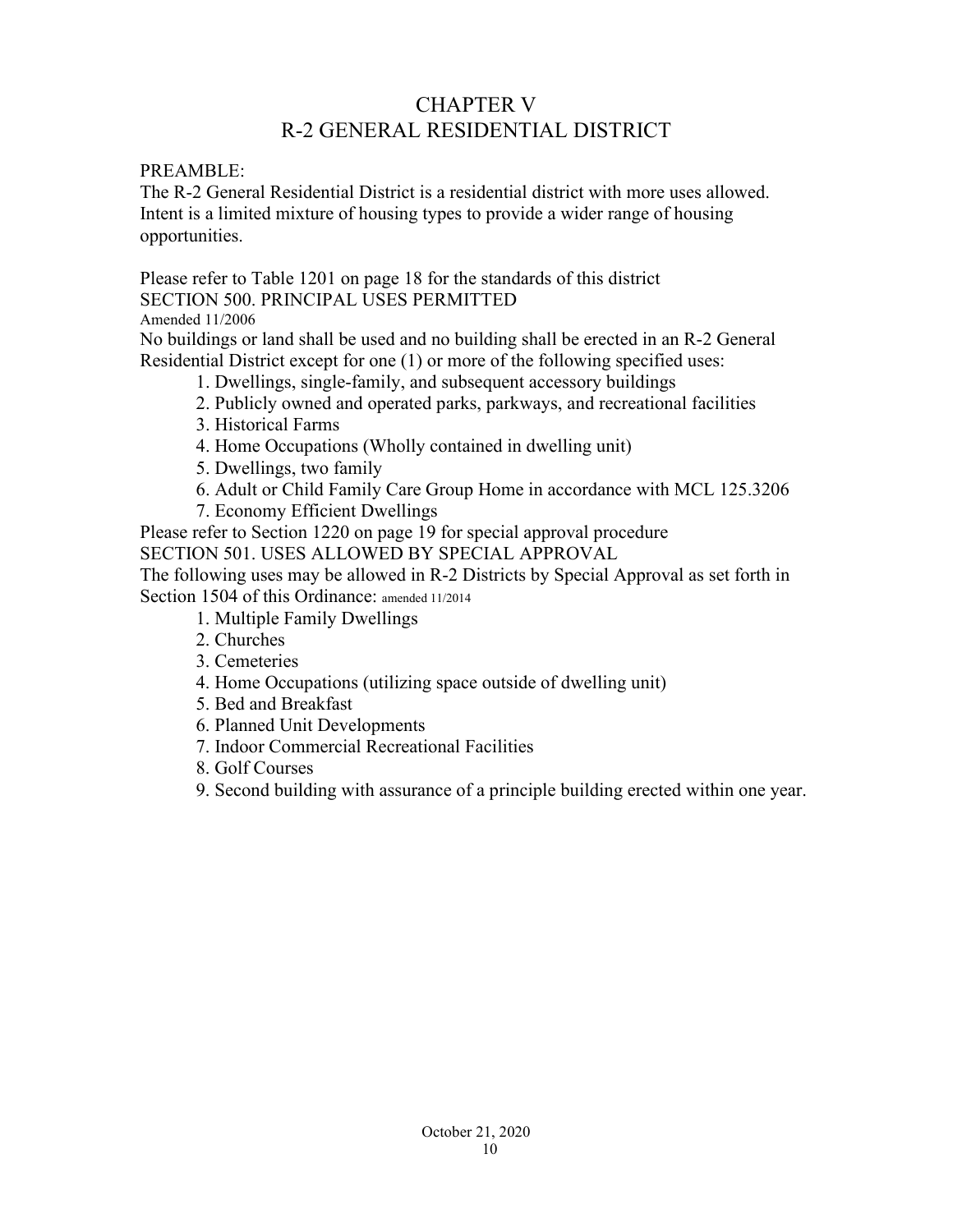# CHAPTER VI AGRICULTURAL DISTRICT

PREAMBLE: In recognition of limited agricultural land in the township this district is set aside to protect our agricultural soils for agricultural uses. Areas are determined by soil characteristics, and not necessarily on current land use or ownership.

Please refer to Table 1201 on page 18 for the standards of this district SECTION 600. PRINCIPAL USES PERMITTED: Amended 9/2015 Any building shall be erected in an A-1 Agricultural District except for uses listed in Section 601 Solar Farms amended 3/18

Please refer to Section 1220 on page 19 for special approval procedure SECTION 601. USES ALLOWED BY SPECIAL APPROVAL: The following uses may be allowed in A-1 Agricultural Districts by Special Approval as set forth in Section 1504 of this Ordinance: amended 9/2015

- 1. Commercial uses
- 2. Industrial Uses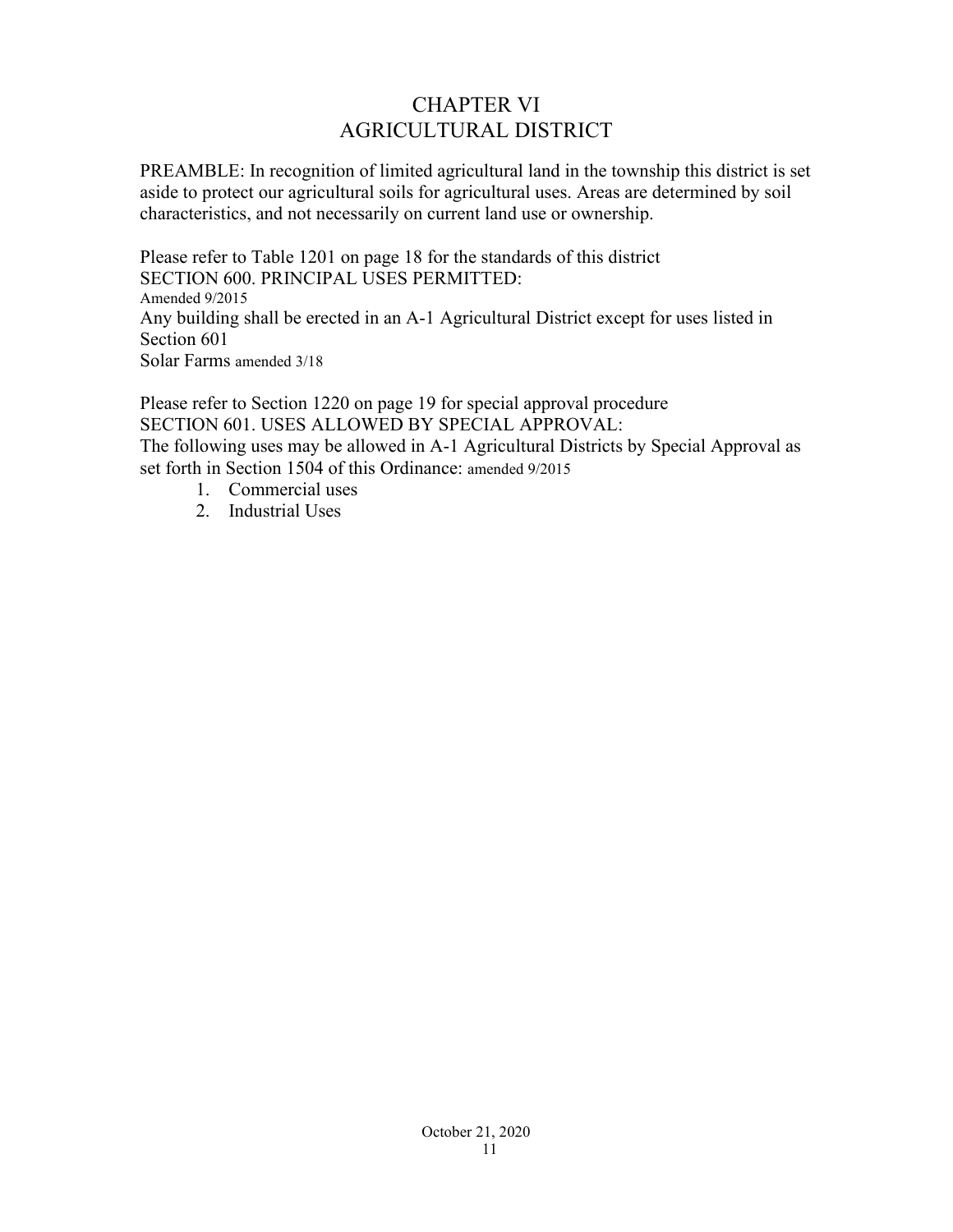# CHAPTER VII FR- FOREST AND RECREATIONAL DISTRICT

### PREAMBLE:

The Forest and Recreational District is designed to promote the use of wooded and rural areas in a manner that will retain the basic attractiveness of natural resources, and provide outdoor recreation for tourists and residents.

Please refer to Table 1201 on page 18 for the standards of this district SECTION 700. PRINCIPAL USES PERMITTED: Amended 9/2015 Any building shall be erected in an FR- Forest and Recreation District except for uses listed in Section 701 Solar Farms amended 3/18

Please refer to Section 1220 on page 19 for special approval procedure SECTION 701. USES ALLOWED BY SPECIAL APPROVAL: The following uses may be allowed in FR- Forest and Recreation District by Special Approval as set forth in Section 1504 of this Ordinance: amended 9/2015

- 1. Commercial uses
- 2. Industrial Uses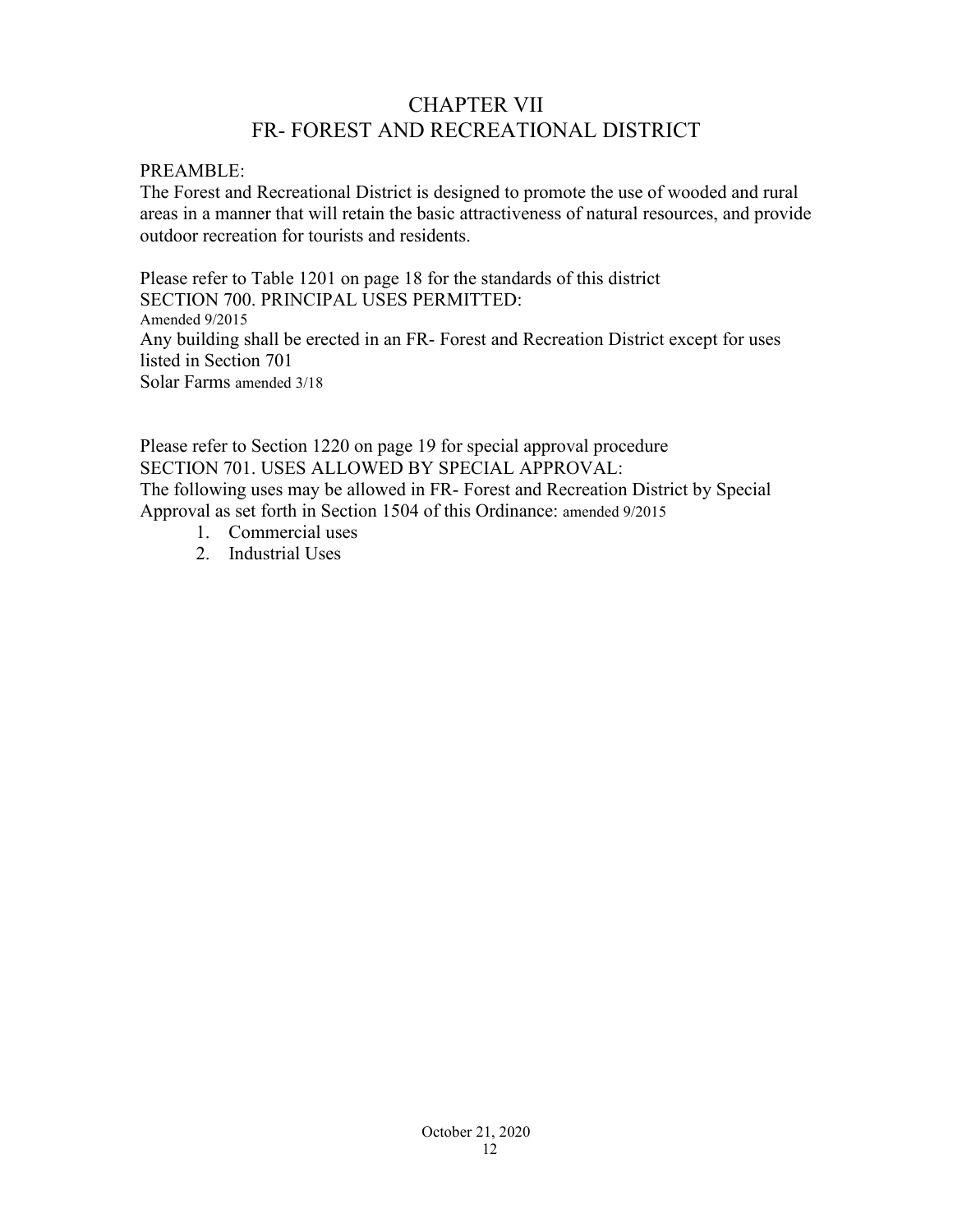# CHAPTER VIII C-1 LIGHT COMMERCIAL

PREAMBLE:

The (C-1) Light Commercial district establishes a business district that is more selective than C-2, it provides for the establishment of neighborhood shopping areas, and professional office areas that are compatible with, and of service to residential uses. Tourist Services are included as being in character with the District.

Please refer to Table 1201 on page 18 for the standards of this district SECTION 800. PRINCIPAL USES PERMITTED:

Amended 11/2006

No building or land shall be used and no building shall be erected except for one (1) or more of the following specified uses:

1. Antique, Card, Curio, and Gift Shops

2. Art Galleries, Bakeries, Business and Professional Offices, Florists Shops, Hardware Stores

3. Jewelry Stores, Lodging, Boarding or Rooming Houses, Music Shops, Pet Supplies and Veterinary Clinics

4. Printing, Publishing, Blueprint, Photography Shops, Radio and Television Sales and Service

5. Real Estate Offices, Restaurants, Second-Hand Stores (without outside display or storage)

- 6. Sign Painting Shops, Taverns and Bars, Upholstering, Interior Decorating
- 7. Indoor Recreational Facilities
- 8. Adult or Child Family Care Group Home in accordance with MCL 125.3206
- 9. Any generally recognized retail business which supplies commodities such as, yet are not limited to: groceries, meats, dairy products, baked goods, restaurants, or other foods and beverages, hardware, drugs, and dry goods.

10. Existing residences, or residences occupied in connection with or as a part of a permitted use.

Please refer to Section 1220 on page 19 for special approval procedure SECTION 801. USES PERMITTED BY SPECIAL APPROVAL Amended 11/2006

The following uses may be allowed in C-1 Light Commercial District as set forth in Section 1504 of the Ordinance:

- 1. Churches
- 2. Gas Stations
- 3 Historical Farms

4. Single-family and multi-family dwellings, and subsequent accessory buildings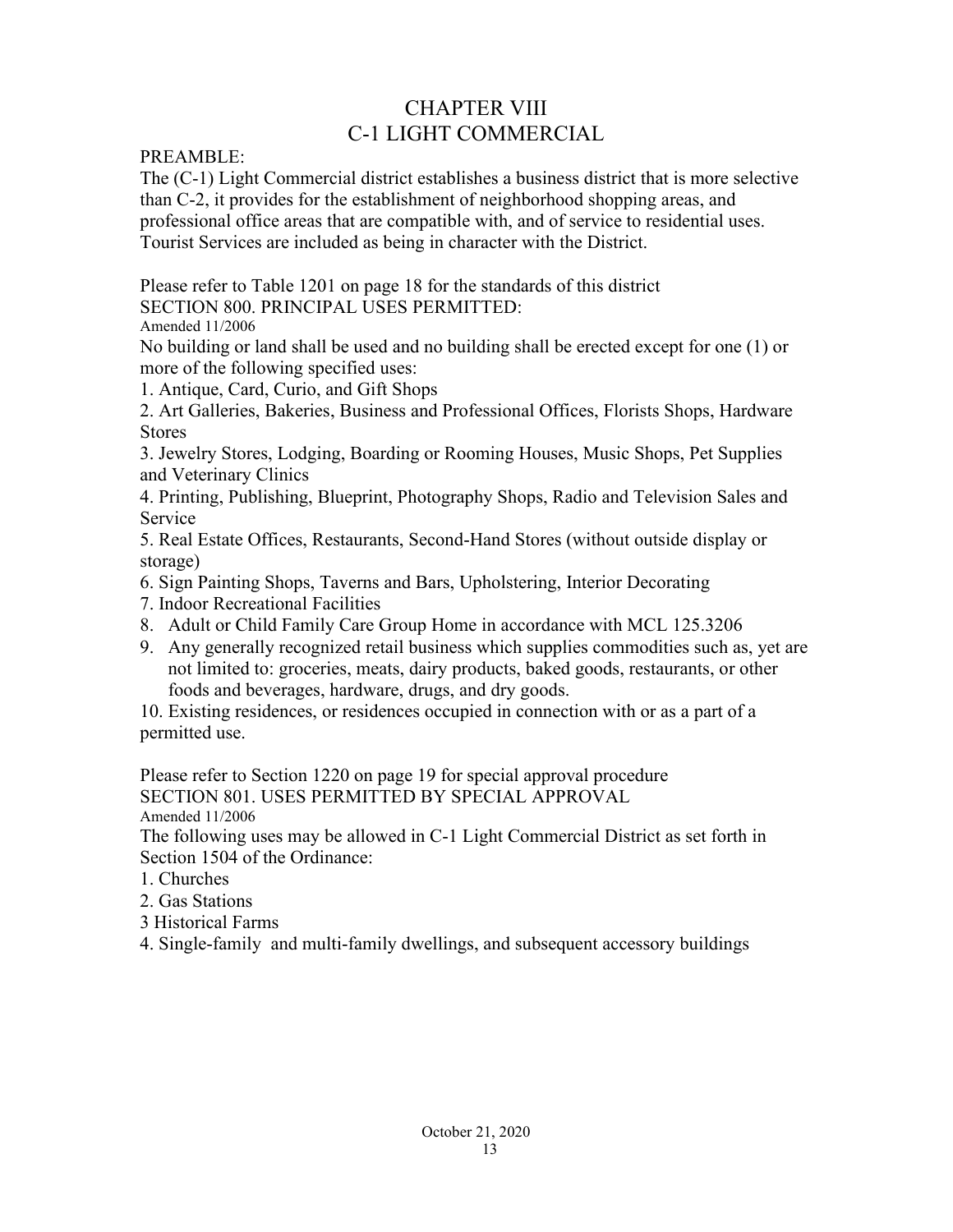# CHAPTER IX OT OLD TOWN COMMERCIAL

Enacted 7/2009

PREAMBLE:

The (OT) Old Town District establishes a business district that is more selective than C-2, it provides for the establishment of neighborhood shopping areas, and professional office areas that are compatible with, and of service to residential uses which are also encouraged. Tourist Services are included as being in character with the District.

Please refer to Table 1201 on page 18 for the standards of this district

SECTION 900. PRINCIPAL USES PERMITTED: amended 11/2014

No building or land shall be used and no building shall be erected except for one (1) or more of the following specified uses:

1. Antique, Card, Curio, and Gift Shops

2. Restaurants, Taverns, Bars, Delis

3. Professional offices including but not limited to attorneys, accounting, real estate offices.

4. Existing residences, or residences occupied in connection with or as a part of a permitted use.

5. Any generally recognized retail business which supplies such commodities as but are not limited to : Groceries, meats, dairy products, baked goods, restaurants, or other foods and beverages, hardware, drugs, dry goods.

Please refer to Section 1220 on page 19 for special approval procedure SECTION 901. USES PERMITTED BY SPECIAL APPROVAL

The following uses may be allowed in (OT) Old Town District by special approval

- 1. Churches
- 2. Gas Stations
- 3. Multi-Family dwellings, and subsequent accessory buildings
- 4. Veterinary Clinics
- 5. Lodging
- 6. Indoor commercial recreational facilities
- 7. Other small commercial activities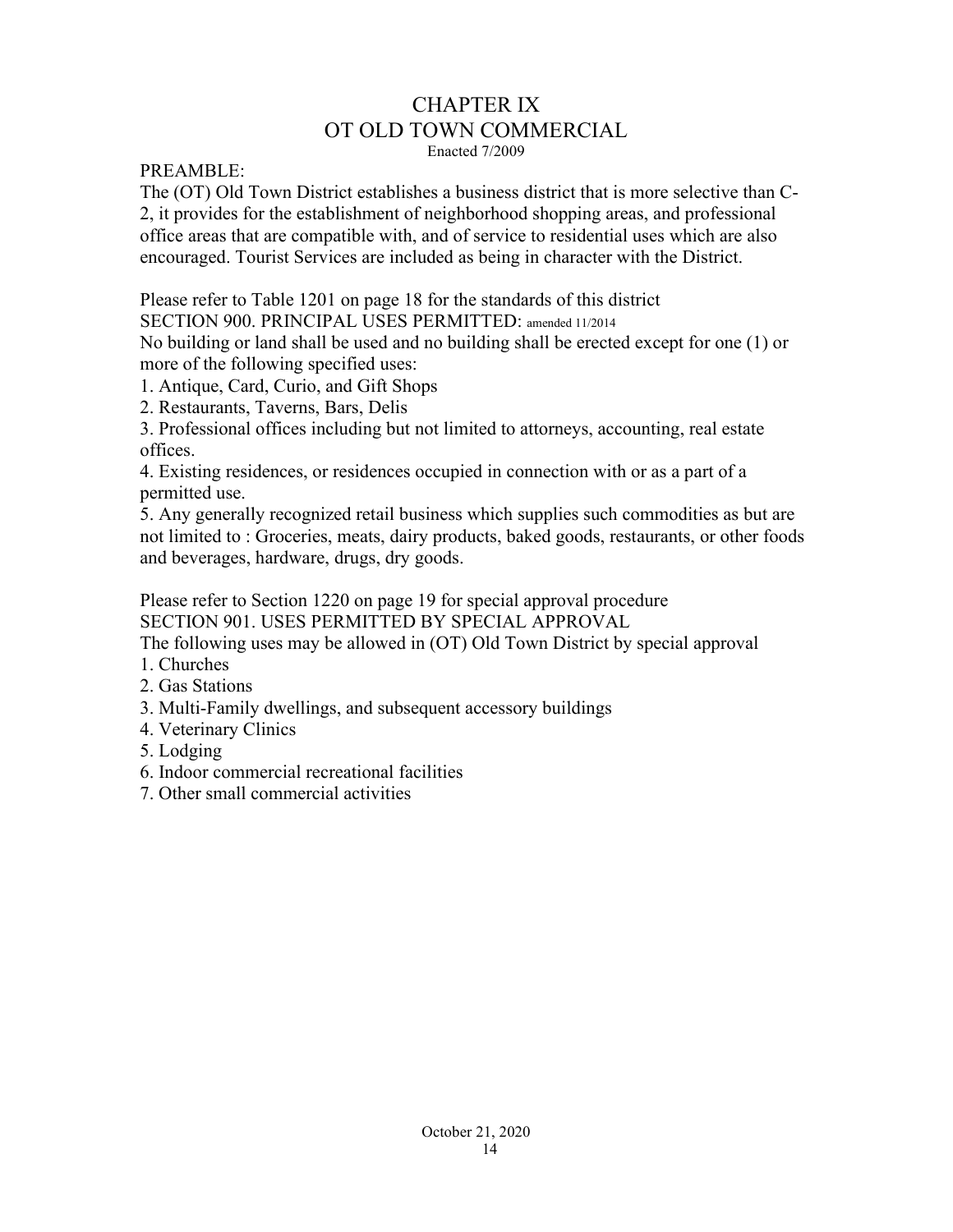# CHAPTER X C-2 HEAVY COMMERCIAL

## PREAMBLE:

The C-2 Heavy Commercial District allows for heavier traffic, more parking, longer business hours more noise and outside uses. To be located along M-32 and portions of M-33, yet isolated from residential uses as much as possible.

Please refer to Table 1201 on page 18 for the standards of this district SECTION 1000. PRINCIPAL USES PERMITTED:

Amended 11/2006

No building or land shall be used and no building shall be erected in C-2 General Business District except for one (1) or more of the following specified uses:

- 1. Appliances Sales and Services
- 2. Indoor Recreational Facilities
- 3. Cemetery
- 4. Plumbing
- 5. Electrical Sales, Service
- 6. Contracting Offices
- 7. Civic, Social and Fraternal Buildings
- 8. Furniture Stores
- 9. Grocery Stores
- 10. Motels and Hotels
- 11. Nurseries, Garden Supply, Greenhouses, Farm Markets
- 12. Parking Lots, Public Buildings, Fast Food Drive throughs

13. Any generally recognized retail business which supplies such commodities as but are not limited to : Groceries, meats, dairy products, baked goods, restaurants, or other foods and beverages, hardware, drugs, dry goods.

14. Adult or Child Family Care Group Home in accordance with MCL 125.3206

15. Any use permitted in Section 800 of this Ordinance

16. Existing residences, or residences occupied in connection with or as a part of a permitted use.

Please refer to Section 1220 on page 19 for special approval procedure SECTION 1001. USES PERMITTED BY SPECIAL APPROVAL

Amended 11/2006, 11/2014

The following uses may be permitted in C-2 Heavy Commercial District by Special Approval

- 1. Churches
- 2. Outdoor Commercial Recreational Facilities
- 3. Gas Stations
- 4. Kennels
- 5. Other Large Commercial or Industrial Activities

6. Multi-family and single-family dwellings, and subsequent accessory buildings

# CHAPTER XI

#### October 21, 2020 15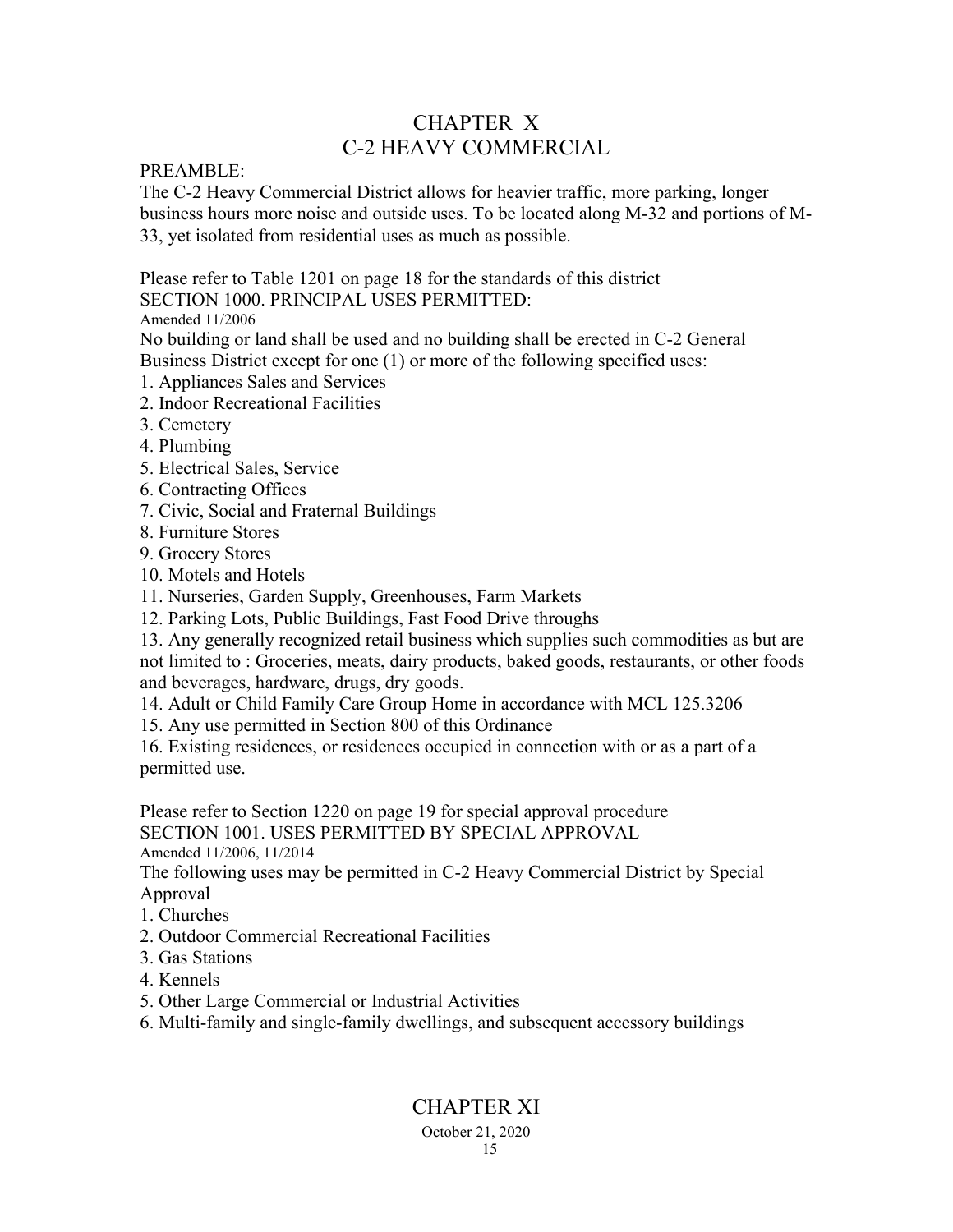# I-INDUSTRIAL DISTRICT

PREAMBLE:

The I- Industrial District is designed to accommodate wholesale activities, warehouses, major repair operations, manufacturing and other industrial operations, subject to certain performance requirements relative to their impact on the community.

Please refer to Table 1201 on page 18, and Section 1102 for the standards of this district SECTION 1100. PRINCIPAL USES PERMITTED:

No building or land shall be used and no building shall be erected in an I-Industrial District except for (1) one or more of the following specified uses:

1. All generally recognized manufacturing, processing, research and experimental laboratories

2. Any storage wholesale, transportation and/ or terminal

3. Contractors yards, equipment storage and materials handling operations

4. Any repair operations and/or maintenance activities for vehicles of any kind, including farm implement, conveyors, and other equipment or machinery

5. Neighborhood Orientated Business

Solar Farms amended 3/18

Please refer to Section 1220 on page 19 for special approval procedure SECTION 1101. USES PERMITTED BY SPECIAL APPROVAL

The following uses shall be permitted subject to the conditions herein imposed for each use.

1. Salvage Operations

2. Other Large Commercial or Industrial Activities

# SECTION 1102. REQUIRED CONDITIONS

Whenever any use permitted in this Chapter faces an R-1 or, R-2, District by sharing a common front boundary, the Industrial developer shall provide and maintain a front yard no less than forty (40) feet deep and /or buffer fence, as may be required by the Township Planning Commission depending on the character of the industrial use and specific site conditions. The required front yard shall not be used for employee parking lot purposes, but guest and/or visitor parking may be permitted.

Whenever an industrial use permitted in this Section requires the use of a storage area or operational activity which is not within the confines of a closed building, adequate greenbelt, screening devices, and/or buffer walls may be required by the Township Planning Commission, whenever said storage operational activity abuts a Residential District boundary, or a public street that extends beyond or through the industrial use area to serve non-industrial structures and uses. The land area shall control the height of industrial structures. Therefore, the minimum yard setbacks shall be increased by one (1) foot for each foot of building height above twenty (20) feet when adjacent to non-industrial districts.

 Any industrial activity that produces glare, noise, vibration, smoke, dust, odors, and similar or related nuisances, shall confine these nuisances to the Industrial District and must conform to State and Federal Environmental Regulations. Industrial operations involving the manufacture, processing, or packaging of materials which are inherently dangerous shall require Special Approval by the Township Planning Commission.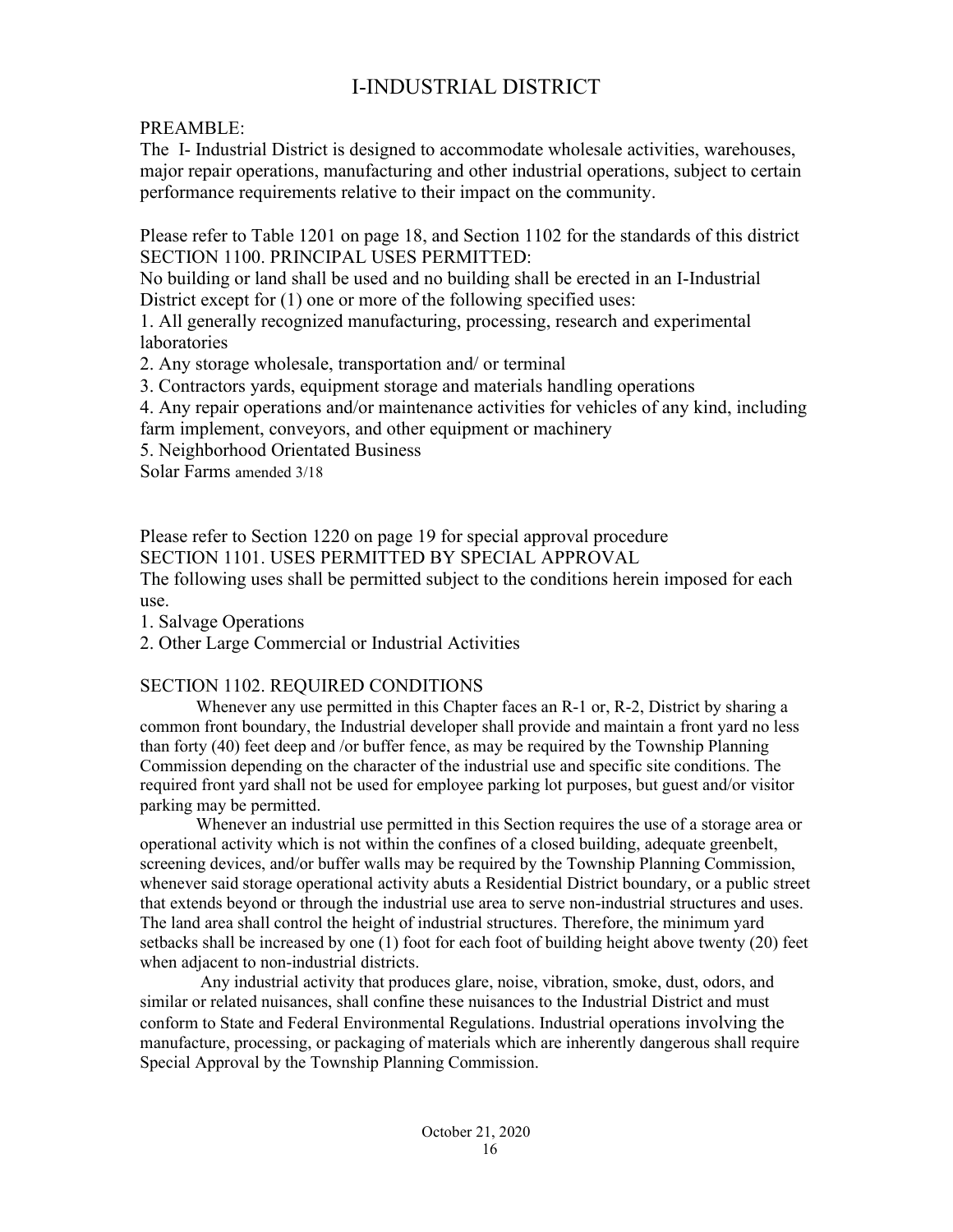# CHAPTER XII SCHEDULE OF REGULATIONS, SPECIAL APPROVALS, SITE PLANS

### SECTION 1200. PREAMBLE

Use of all lands in Briley Township shall be subject to minimal lot size, minimum size of lot dwelling unit, maximum height of structure, minimum setback of buildings from lot lines, maximum percent of lot coverage, and minimum ground floor area per dwelling unit as set forth in the following schedule and notes for each Zoning District. No building may be constructed without complying with the standards unless a variance for such building is granted by the Zoning Board of Appeals.

#### Section 1201**. Zoning Districts Requirements for Principal and Accessory Buildings on Lots:**

|                                       | Min              | Min                    |       | <b>Setbacks</b> |      |    |                                |     |  |
|---------------------------------------|------------------|------------------------|-------|-----------------|------|----|--------------------------------|-----|--|
| <b>District</b>                       | <b>Lot Area</b>  | <b>Lot width Front</b> |       | <b>Side</b>     | Rear |    | Max height Min Floor Min width |     |  |
| <b>R-1 Single Family</b>              | $20,000$ sq. ft  | 100                    | 30    | (a,d)           | 20   | 35 | 768                            | 20  |  |
| R-2 Gen. Residential                  | $20,000$ sq. ft. | 100                    | 30    | (a,d)           | 35   | 35 | 600(b)768                      | 14  |  |
| <b>A-1 Agriculture</b>                | $40,000$ sq. ft. | 100                    | 40    | 10              | 35   | 35 | 768                            | 14  |  |
| FR Forest/Recreational 40,000 sq. ft. |                  | 150                    | 40    | 20              | 40   | 35 | 768                            | 14  |  |
| OT Old town                           | <b>Platted</b>   |                        | (ջ)   | (e)             | (ջ)  | 35 | N/A                            | N/A |  |
| C-1 Lgt. Commercial                   | $12,000$ sq. ft. | NA                     | 40(f) | 5(e)            | 10   | 35 | N/A                            | 20  |  |
| C-2 Hyv. Commercial                   | $12,000$ sq. ft. | 100                    | 25(f) | 10(e)           | 10   | 35 | N/A                            | 20  |  |
| I-Industrial                          | 5 acres          | l50                    | 30(f) | 10(e)           | 20   | 40 | N/A                            | NA  |  |

(a) Lots up to 80 ft. in width require minimum side yards equal to 10% of lot width, but not less than 6 feet

Lots over 80 ft. but less than 125 feet require minimum side yards equal to 12.5% of lot width.

Lots over 125 feet in width require minimum side yards of 15 feet.

(b)- 600 S.F. for multiple and two family dwellings

(c)- On a corner lot, each lot line which abuts a street shall be deemed to

be a front lot line, and the required yard along both front lot lines shall be a required front setback. The owner shall elect, and so designate on the application for zoning permit, which of the two remaining yards shall be the required side yard and the required backyard.

(d)– Side yards may be omitted if walls abutting side yard are of fireproof

construction and wholly without openings or as otherwise specified in an

applicable code. On the exterior side yard which borders on a residential

residential district , there shall be provided a setback of not less than twenty (20) feet on that side. (e) – Parking may be permitted in the front yard provided there is at least a ten (10) foot landscaped buffer area between the ROW and the off-street parking lot. If parking and loading space are confined to the back and side yards, the required front yard setback may be reduced to twenty (20) feet provided that a reasonable sense of consistency is established with abutting properties.

 $(f)$  – Yard setback of ten (10) feet, unless by doing so a situation would result that a reconstructed building is not going to be compatible with adjacent buildings.

(g) - The half-block portions of the village plat of Atlanta (old business district) OT previously called the B-3 District shall be exempt from Lot Area, Minimum lot width, front setback 10' or in line with adjacent buildings, side setback 5' or fireproof construction, and minimum floor area.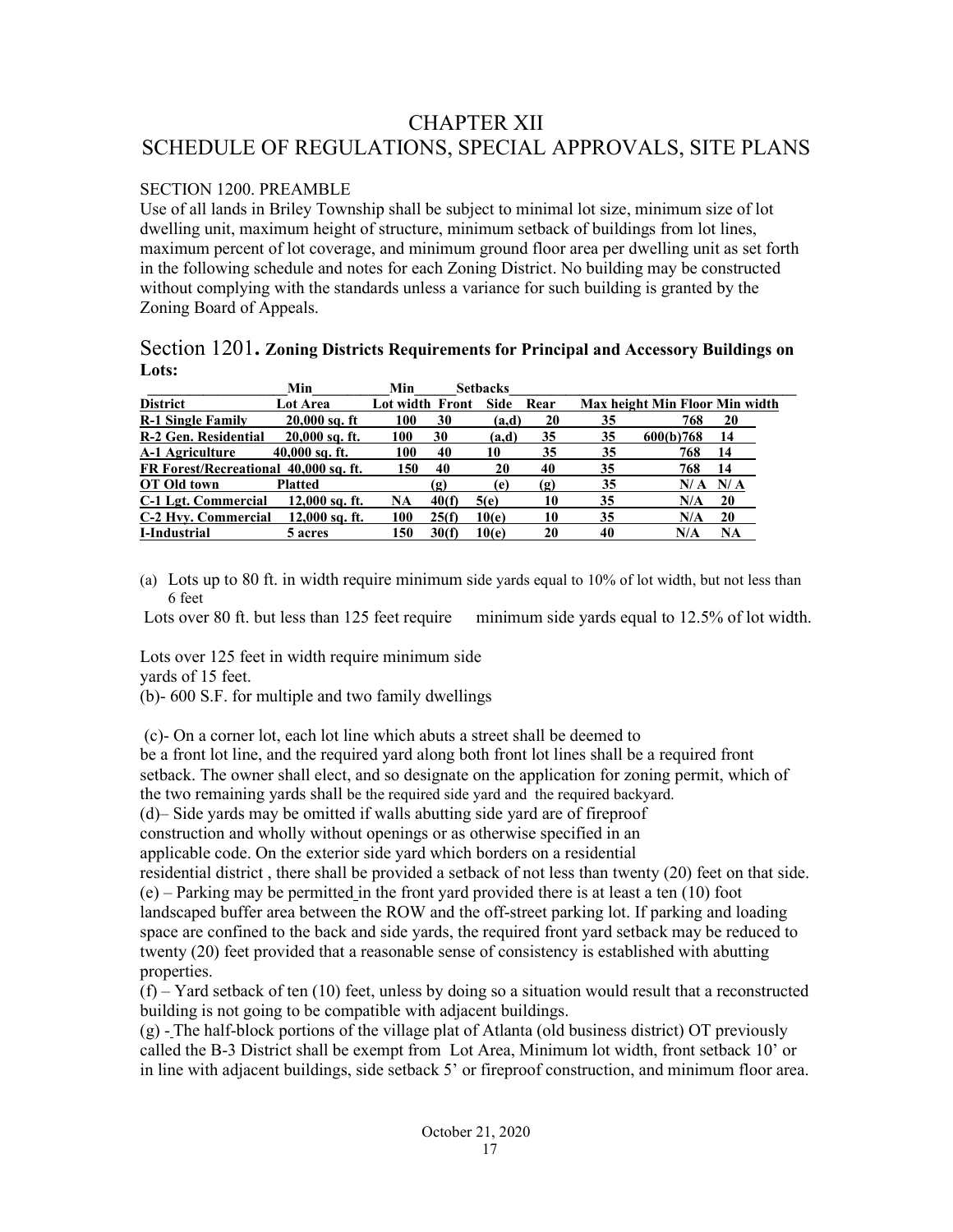### **1220 Special Land Uses**

Every zoning district allows certain land uses under listed Special Land Uses, and that because of more intense use, they are to be approved in a public manner. Uses allowed by Special Approval shall be subject to the general provisions of the applicable Zoning District, and shall only be permitted if they meet the standards for such use and section if approved as provided by Section 1223.

#### **1221 Special Land Use Application**

Application for a Zoning Permit for a special land use that is allowed in any Zoning District shall be submitted through the office of the Zoning Administrator to the Planning Commission. Please be aware that special approvals require public hearings and that they comply with Due Process of law. The application and documentation shall be submitted 30 days prior to public hearing and review.

Application shall be submitted through the office of the Zoning Administrator,on a special form provided for that purpose and shall be accompanied by the fee prescribed in the Schedule of Fees adopted by the Township Board, and shall include the following:

1) The Applicant's name, address, and telephone number.

2) The legal description, addresses, and tax identification numbers of the proposed site.

3) A signed statement that the Applicant is the owner of the proposed site, or is acting as the owner's representative.

4. A detailed written statement, with supporting evidence, demonstrating how the proposed special land use will comply with the standards for special land use approval . This information may take the form of, but is not limited to, traffic impact analysis, environmental impact assessments, market studies (to determine demand and/or use saturation), fiscal impact analysis or reports and/or information from officials representing state, county, or local police, fire, or health departments, the county road commission or Michigan Department of Transportation and/or state, county, or local environmental regulatory agencies.

5. Basic Site Plan showing the development plan of the total property, including location of all existing and proposed structures, types of buildings and their uses.

6. Sewage and waste disposal facilities, and water supply existent or proposed for installation.

7) A statement of the existing uses on all adjacent properties.

8) A statement by the applicant appraising the effect of his/her proposed use in the neighborhood. Would proposed use diminish the value of land, buildings, or structures in surrounding neighborhood.

9) Such other information as may reasonably be requested, or needed by the Zoning Administrator and Planning Commission.

#### **1222 Procedure**

1) The zoning administrator shall review the application and information submitted under Section 502 of this Ordinance to determine if all required information was supplied. If the zoning administrator determines that all required information was not supplied, he/she shall send written notification to the Applicant of the deficiencies. The application for the special use permit cannot proceed until all required information has been supplied.

2. The Zoning Administrator shall forward a copy of the application along with the proposed disposition and reasons therefore to the Planning Commission Secretary promptly. The secretary shall give notice as required by under P.A. 33 of 2008, MCL125.3801, et.seq. and provide digital copies (jpeg,txt,doc,pdf) to the planning commission members. The Planning Commission shall hold a public hearing on an application.

3. Each application shall be considered by the Planning Commission as a separate case, and approval or denial of an application shall not require approval or denial of any subsequent application. The Planning Commission may approve an application under this section subject to conditions that it may require of the applicant for the proposed use.

#### **1223 Special Land Use Hearing**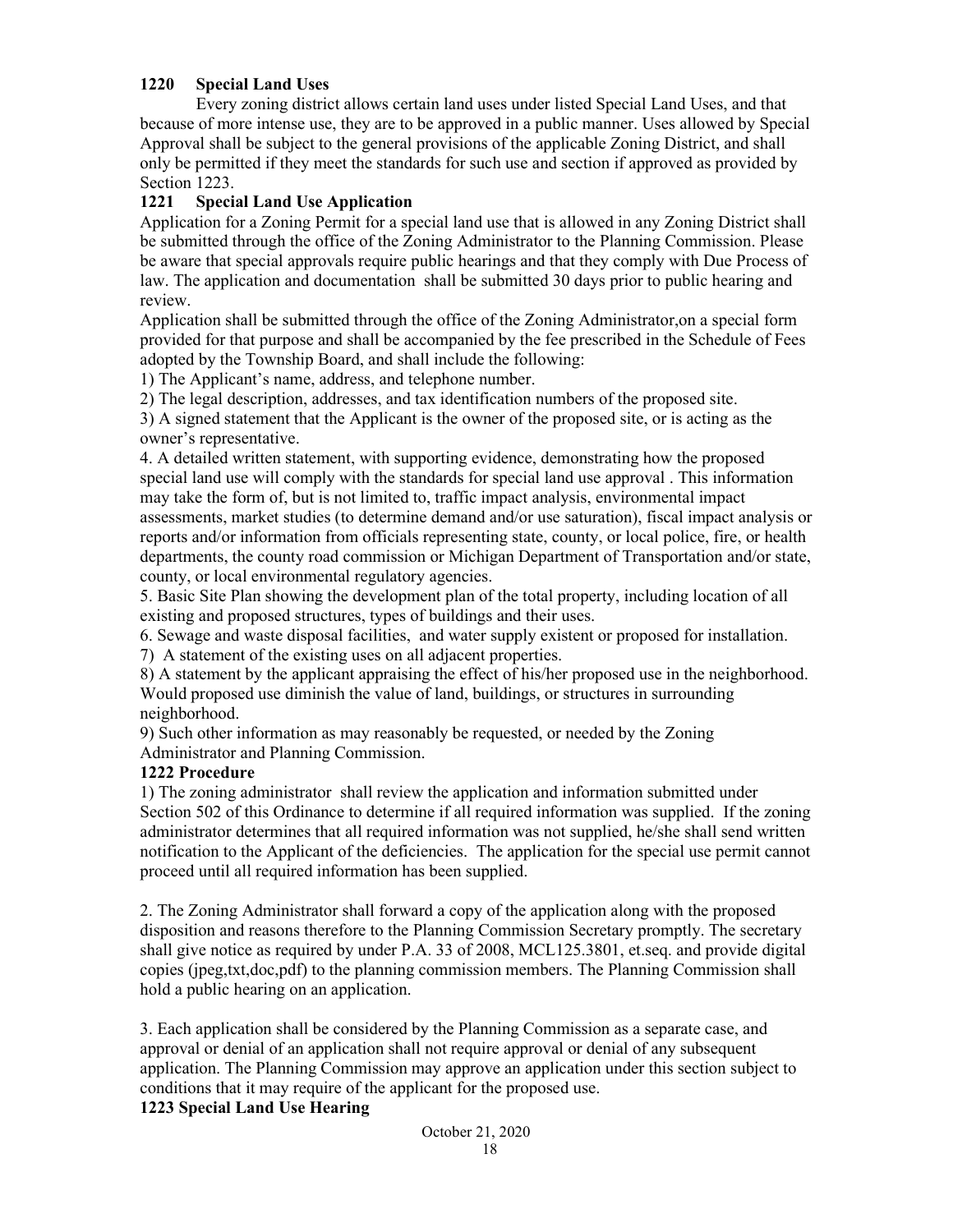A) After the public hearing and review, the Planning Commission shall approve, with conditions if necessary, or disapprove with conditions the special approval request if it finds that all of the following standards have been met:

1) Standards required under each listed special land use have been or will be met

2. The location, use, and the nature of the proposed use will not be in conflict with any principal permitted uses of the District, or immediate neighborhood.

3. The proposed use will not create a major traffic problem or hazard.

4. The proposed use will not be more objectionable to adjacent and nearby properties than the operation of any permitted principal use of the District by reason of traffic, noise, vibration, dust, fumes, smoke, odor, fire hazard, glare, flashing lights, or disposal of waste and sewage.

5. The proposed use will not discourage or hinder the appropriate development and use of adjacent premises and the neighborhood.

B) When granting a special approval request, the Planning Commission may attach reasonable conditions to the approval. The conditions may include conditions necessary to insure that public services and facilities affected by a proposed land use or activity will be capable of accommodating increased service and facility loads caused by the land use or activity, to protect

the natural environment and conserve natural resources and energy, to insure compatibility with adjacent uses of land, and to promote the use of land in a socially and economically desirable manner.

Conditions imposed shall meet all of the following requirements:

 1. Be designed to protect natural resources, the health, safety, and welfare and the social and economic well being of those who will use the land use or activity under consideration, residents and landowners immediately adjacent to the proposed land use or activity, and the community as a whole.

2. Be related to the valid exercise of the police power, and purposes which are affected by the proposed use or activity.

3. Be necessary to meet the intent and purpose of the zoning ordinance, be related to the standards established in the ordinance for the land use or activity under consideration, and be necessary to insure compliance with those standards.

C) Notification: The Planning Commission shall notify the Zoning Administrator of its decision so he/she can take appropriate action. Special Land Use approvals are not appealable through the Zoning Board of Appeals.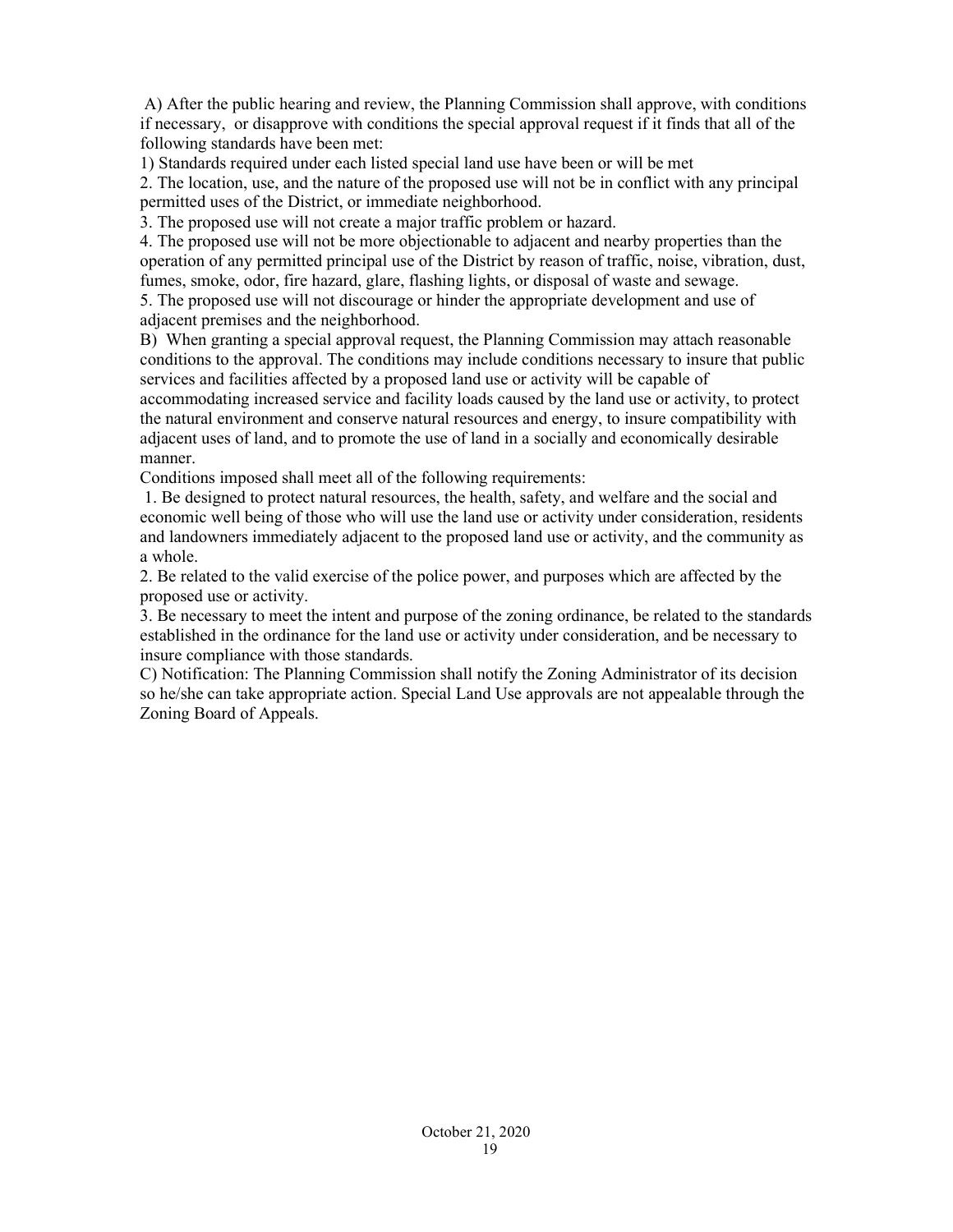## **1250 Site Plans**

All zoning permit applications shall include a basic site plan, unless a detailed site plan is required per section 1256

### **1251 Basic Site Plan**

The Zoning Administrator shall not issue a zoning permit for the construction or change of use of the buildings and structures identified in this section, unless a basic site plan has been reviewed and approved by the Zoning Administrator.

## **1252 Basic Site Plan Requirements**

In addition to information required on zoning permit application:

A) Vicinity Map. A vicinity map shall be submitted showing the location of the site in relation to the surrounding street system, adjacent properties and their uses. (can be inset into unused corner of site map)

- B) Map of site showing
- 1) Property Layout, show property lines and known easements
- 2) Map scale and North Arrow
- 3) Location of existing man-made structures
- 4) Location of planned accessory uses, outside storage areas

5) The site plan shall include an affidavit signed by the property owner that he has complied with all applicable State and Federal laws and regulations directed to the use and development of real property, including all State and Federal environmental protection legislation

C) FEES. Fees must be paid as established by resolution of the Township Board

### **1253 Basic Site Plan Review Procedure**

The Zoning administrator shall review submitted materials, After site visit and completing findings of fact, if said use is allowed, and meets any special conditions for that use, permit shall be issued. If the site plan is disapproved by the Zoning Administrator, notification of such disapproval and reasons shall be given to the applicant within 10 days, application may be resubmitted with corrections within 30 days at no additional costs.

### **1255 Detailed Site Plan**

It is recognized that there is value to the public in establishing safe and convenient traffic movements to higher density areas, both within the site and in relation to an access street. That there is value in encouraging a harmonious relationship of buildings and uses both within a site and in relation to adjacent uses; further there is benefit to the public conserving natural resources. Toward this end, this section requires a site plan review by Briley Township Planning Commission, for certain buildings, and uses that can be expected to have a significant impact on natural resources, traffic patterns, and on adjacent land uses.

### **1256 BUILDINGS, STRUCTURES, AND USES REQUIRING DETAILED SITE PLAN APPROVAL**

The Zoning Administrator shall not issue a zoning permit for the construction or change of use of the buildings and structures identified in this section, unless a detailed site plan has been reviewed and approved by the Planning Commission.

The following require a detailed site plan review and public hearing:

- 1 Construction of Multi-family building containing two or more dwelling units
- 2 Site Plan Condominiums and Planned Unit Developments
- 3 Mobile Home, Recreational Vehicle Parks, and campgrounds
- 4 Construction or Outside Renovation of Industrial Structures
- 5 Construction or Outside Renovation of Commercial Structures
- 6 Extractive Uses

### **1257 Detailed Site Plan Application**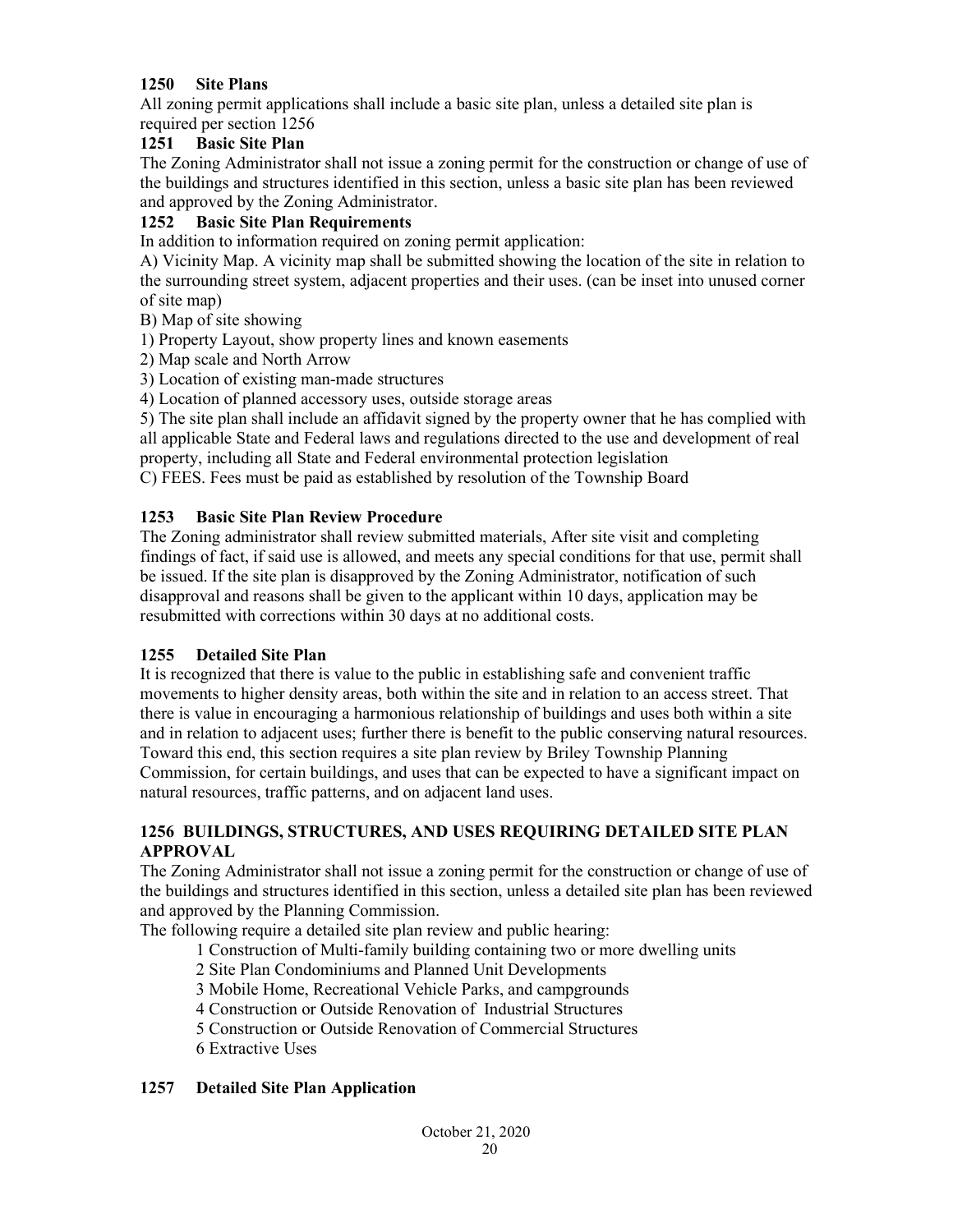Required Data for Detailed Site Plan: The site plan shall be of such scale and of such accuracy that the Planning Commission can readily interpret the site plan, and shall include more than one drawing where required for clarity. Every site plan submitted to the Planning Commission shall be in accordance with the following requirements:

A. Such plan shall include the name and address of the property owner, developer and designer. A. Property Identification. The property shall be identified by lot lines and location, including boundary dimensions, angles and size, and correlated within the legal description of said property. Such plan shall further include the name and address of the property owner, developer and designer.

B. The site plan shall show the scale of the drawings and north point.

C. Physical Features. The site plan shall show land elevations and natural features, such as woods, streams, rivers, lakes, drains and similar features.

D. Existing Man-made Features. The site plan shall show existing `man-made features, such as buildings; structures; high tension towers; pipe lines; and existing utilities, such as water and sewer lines; excavations; bridges; culverts; drains; and easements. The site plan shall further show any proposed location of connections to existing utilities and proposed extensions thereof. E. Building Features. The site plan shall show the building location; proposed finished floor and grade line elevations; size of proposed principal and accessory buildings, their relation to one another and to any existing structure on the site; the height of all buildings, and square footage of floor space.

F. Density. Site plans for residential developments shall include a density schedule showing the number of dwelling units per net acre, including a dwelling schedule showing the unit type and number of each unit type.

G. Vehicular and Pedestrian Circulation. The site plan shall show the proposed streets, driveways, sidewalks, and other vehicular and pedestrian circulation features within and adjacent to the site. H. Parking. The site plan shall show the location, size and number of parking spaces in the offstreet parking area, and the identification of service lanes, service parking, and handicap parking (See Section 1305 Parking Requirements). Site Plans shall show off-street loading areas.

I. Landscaping. The site plan shall show the proposed location, use, and size of open spaces; and the location of any landscaping, fences, buffering, screening or walls on the site. Any proposed alterations to the topography and other natural features shall be indicated.

J. Waste. The site plan shall show storage and disposal facilities for solid waste generated, including locations of dumpsters.

K. Lighting. The site plan shall show the location of all exterior lighting, including size, type, and area illuminated. See section 1309 outdoor lighting

L. Hazardous Materials. The site plan shall include information on the storage and use of hazardous materials and the disposal of hazardous waste, which must be in compliance with State and Federal Regulations.

M. Outside Storage. The site plan shall show all outside storage areas.

N. Vicinity Map. A vicinity map shall be submitted showing the location of the site in relation to the surrounding street system, adjacent properties, and their uses.

O. Compliance with State/Federal Laws. The site plan shall include an affidavit signed by the property owner that he has complied with all applicable State and Federal laws and regulations directed to the use and development of real property, including all State and Federal environmental protection legislation.

P. Groundwater Protection Information: The site plan shall include the groundwater protection information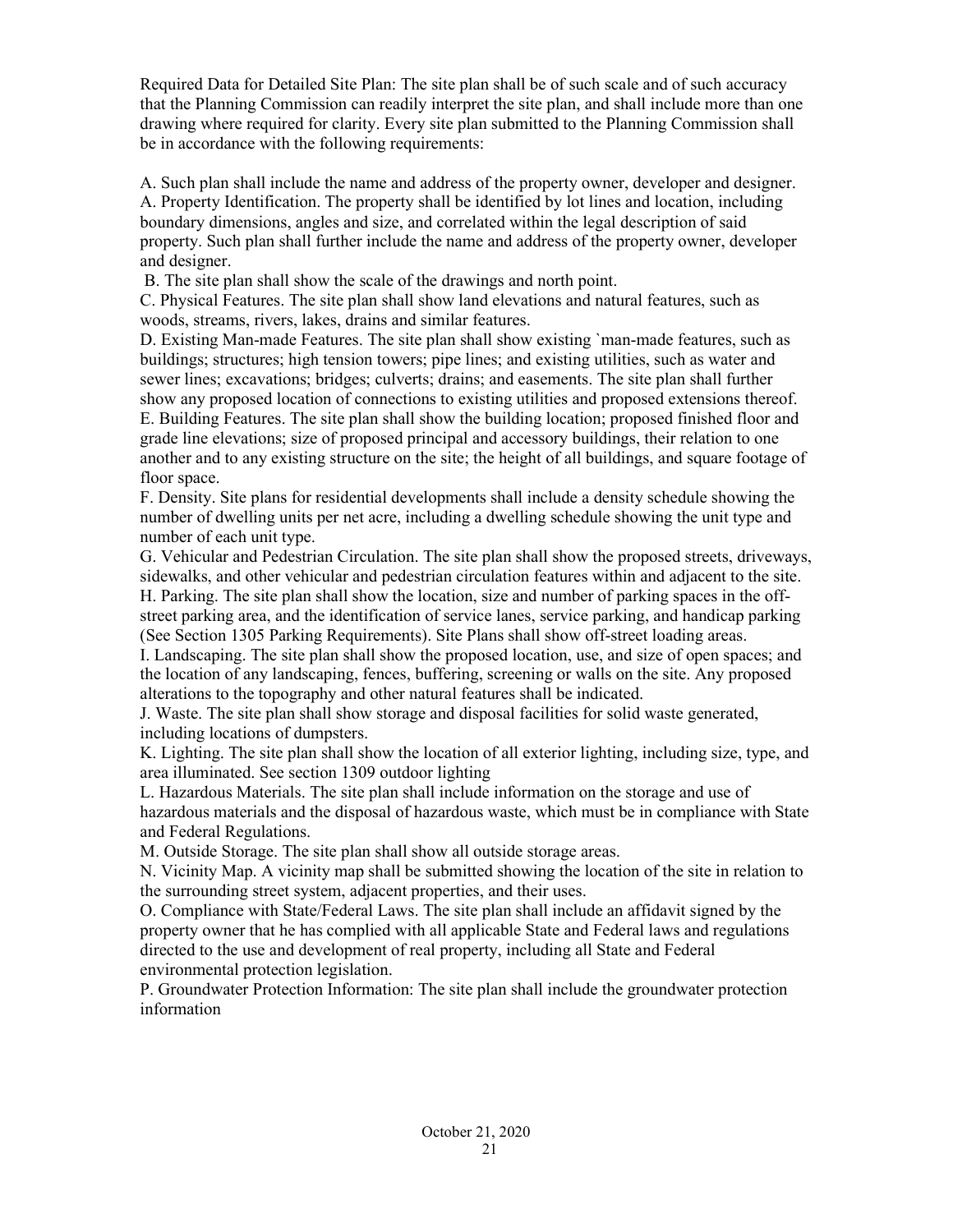#### **1258 Time of Review**.

Reviews of detailed site plans shall be held at regular meetings established by the Planning Commission, said regular meetings to be approved by the Township Board.

#### **1259 Procedure**

Upon presentation of 2 copies of detailed site plan to zoning administrator at least 15 days prior to next meeting, said administrator shall provide one copy to Planning Commission Chair. The Chair shall forward digital copies (JPEG or PDF) to members of PC as soon as possible. Planning Commission members are encouraged to personally visit site before meeting. During the Planning Commission meeting, the standards from section 409 will be reviewed and acted upon

### **1260 STANDARD FOR SITE PLAN REVIEWS:**

In reviewing the site plan, the Planning Commission shall determine whether the proposed site plan is consistent with all regulations of this Ordinance. Further, in consideration of each site plan, the Planning Commission shall find that provisions of the zoning district in which said buildings, structures, and uses as indicated in the proposed site plan have been satisfactorily demonstrated and met by applicant. In addition each site plan shall conform to the standards listed below:

A. The site shall be developed without impeding the normal and orderly development or improvement of surrounding property for uses permitted in this Ordinance.

B. The Landscape shall be preserved in its natural state, as practical, by minimizing tree and soil removal, and by topographic modifications, which result in maximum harmony with adjacent areas.

C. Special attention shall be given to proper site drainage so that removal of storm waters will not adversely affect neighboring properties or resources.

D. The site plan shall provide reasonable visual and sound privacy for all dwelling units within reasonable distance for the proposed use. Fences, walks, barriers, and landscaping shall be used where appropriate, for the protection and enhancement of property, and for the privacy of its occupants.

E. There shall be proper relationship between existing and proposed streets within the vicinity to assure the safety and convenience of pedestrian and vehicular traffic.

F. All buildings or groups of buildings shall be arranged to provide emergency services access.

G. Every structure or dwelling unit shall have access to a public street, walkway, or other area dedicated to common use.

H. There shall be provided a pedestrian traffic system, which is insulated as completely as reasonable from the vehicular traffic system.

I. Outside storage areas, including areas for storage of solid waste which face or are visible from residential districts or use, shall be screened.

J. Exterior lighting shall be arranged so that it is deflected away from adjacent properties and so that it does not impede the vision of traffic along adjacent streets.

 K. Offstreet loading and unloading. Every building or structure engaged in loading and unloading goods shall provide space on the premises in addition to that required for parking, for the loading, unloading and standing of all vehicles to avoid undue interference with public use of dedicated streets or alleys.

SECTION 1261. SITE PLAN APPROVAL

Upon approval of a site plan, the secretary shall within five (5) days provide to the Zoning Administrator and applicant one certified? copy of the approved site plan. If the site plan is disapproved by the Planning Commission, notification of such disapproval and reasons shall be given to the applicant within 10 days, application may be resubmitted with corrections within 30 days at no additional costs. Request for appeal may be made in writing from the applicant to the zoning board of appeals within (30) days of disapproval by the Planning Commission. SECTION 1262. EXPIRATION OF Zoning Permit: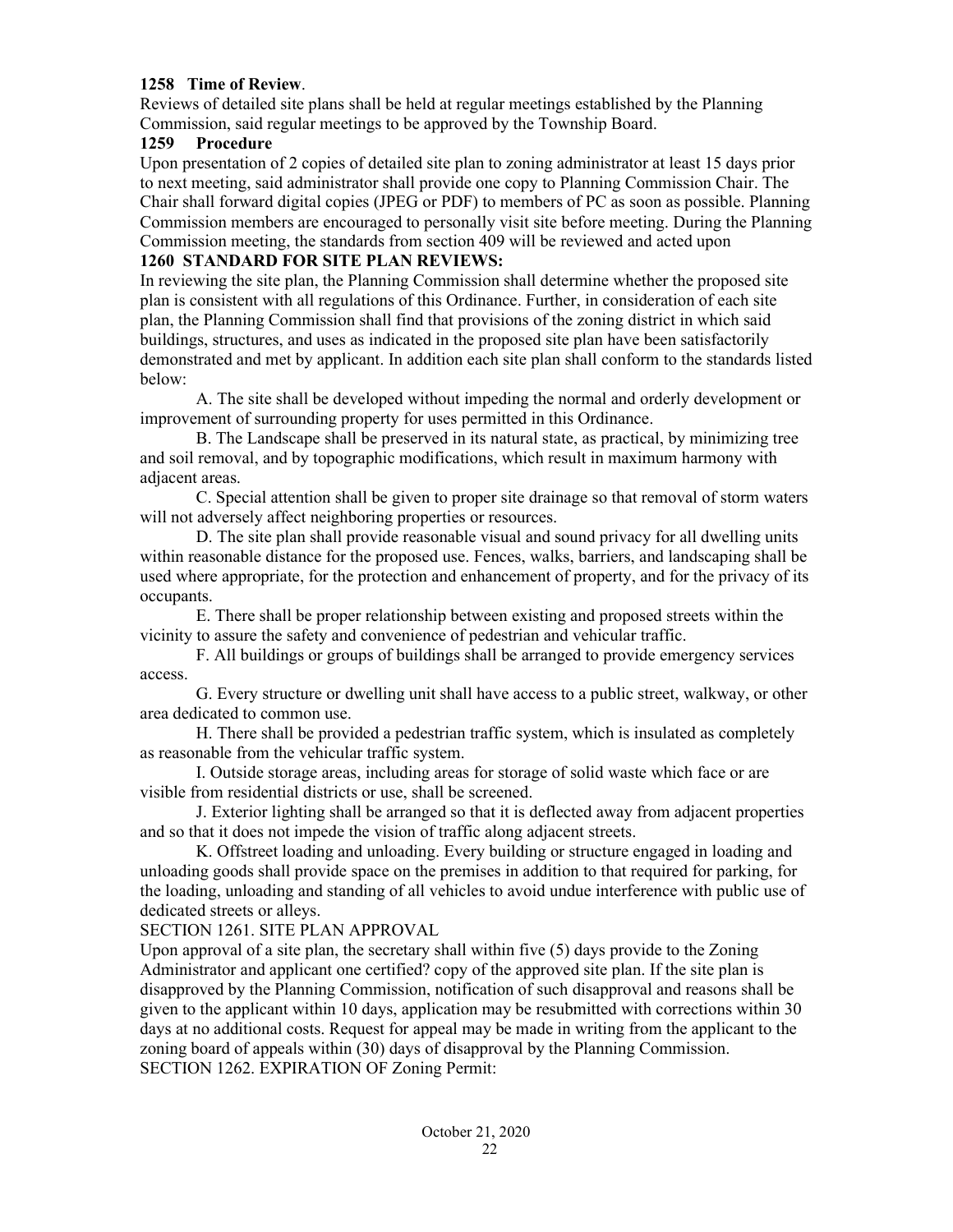Any permit issued shall become invalid if the authorized work is not commenced within six (6) months, or completed within one year, or upon such time as set by the Planning Commission at the hearing.

SECTION 1263 AMENDMENT REVISION OF SITE PLAN:

A site plan and site plan approval issued, may be amended by the Planning Commission upon request of the applicant. Any amendments that affect standards of approval, shall require reapplication. Such amendment shall be made upon application and in accordance with the procedure in Section 1257 of this Ordinance. Any fees paid in accordance with such application may be waived or refunded at the discretion of the Planning Commission.

SECTION 1264 PERFORMANCE GUARANTEE: The applicant may be required to post performance guarantees to insure completion of project.

# CHAPTER XIII GENERAL PROVISIONS

#### SECTION 1300. UNLISTED PROPERTY PROVISIONS:

The Township Planning Commission shall have the power upon written request to classify and grant a use not listed with a comparable permitted use in a District, giving due consideration to the Preamble of that zoning district. Petition for such classification and permit shall be made through the office of the Township Zoning Administrator. In granting of permit for any such classified use, the Planning Commission may attach such condition and safeguards as may be deemed necessary for the protection of the public welfare, and for the proper use and development of the general neighborhood and adjacent properties. If deemed incompatible, then such use shall only be provided for the due amendment to the ordinance.

#### SECTION 1301. NON-CONFORMING BUILDINGS AND USES:

The lawful use of an existing structure or premises as existing on the date of enactment, or amendment, may be continued although the use does not conform with the ordinance or amendment. A structure on which actual construction was lawfully begun prior to the enactment of this Ordinance, or any amendment, and on which construction materials have been permanently fixed in place may be continued although the structure or planned use does not conform with the Ordinance or amendment. A structure or premises having nonconforming use status may be restored, reconstructed, extended, or substituted within the following conditions: A) The restoration, reconstruction, extension, or substitution must not be more alien to uses permitted in the Zoning District in which the premises are located than the original nonconforming use.

B) Lawful non-conforming uses or structures in existence at the time of passage of this ordinance may be continued but shall not be extended, added to or altered unless such extension, alterations or additions are in conformity with the provisions of this Ordinance.

C) A zoning permit granted pursuant to this section may contain conditions and restrictions on not only the reconstruction restoration, extension, or substitution applied for, but may also contain conditions and restrictions on the original non-conforming use.

#### SECTION 1302. CONDEMNATIONS TO REMOVE NON-CONFORMING USES:

 The Township may acquire by purchase, condemnation, or otherwise, private property or an interest in private property, for the removal of non-conforming uses. The cost and expense, or a portion thereof, of acquiring the property may be paid from general funds or assessed to all special districts. The Township Board may institute proceedings for condemnation of nonconforming uses and structures under the power of eminent domain in accordance with Act No.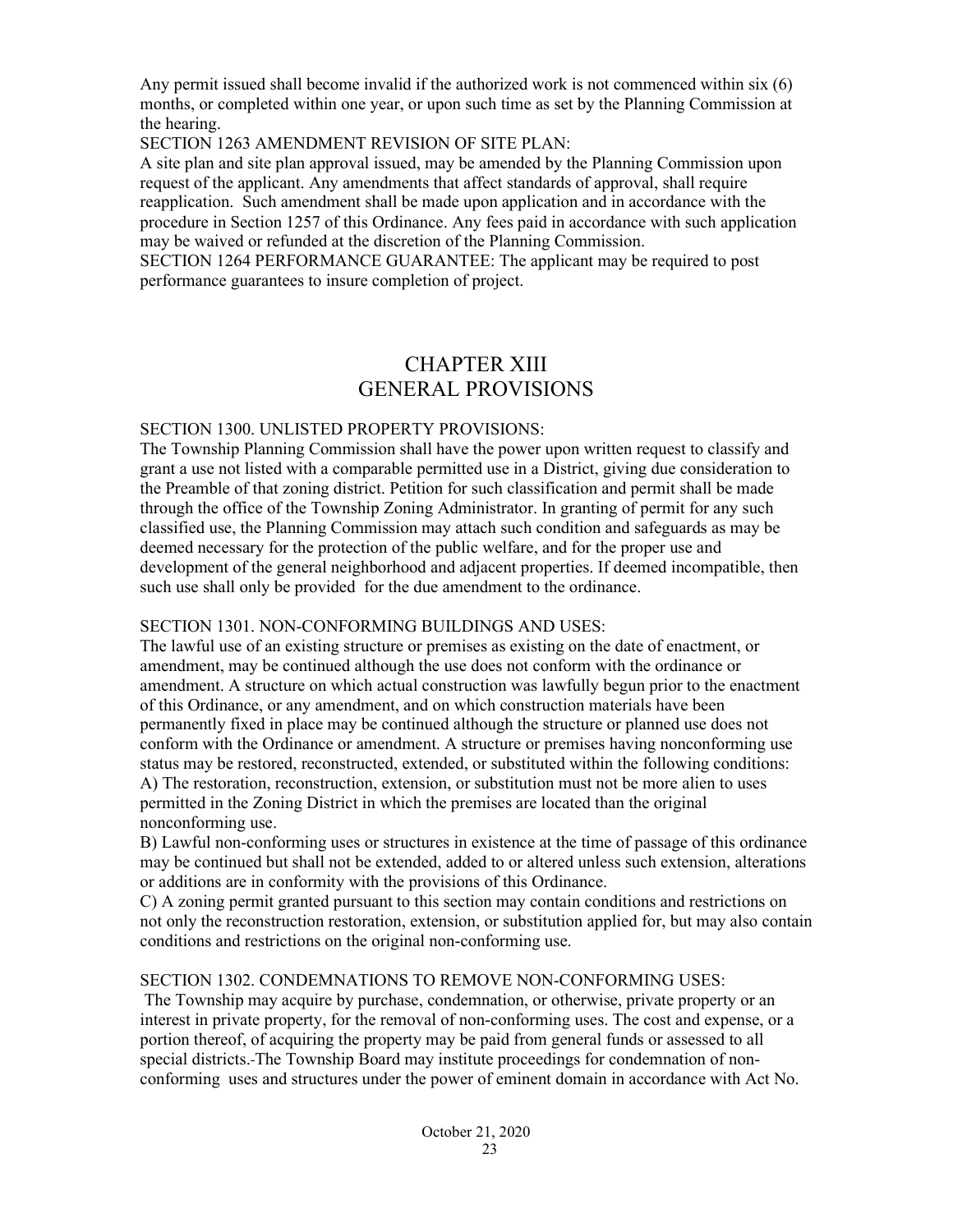149 of the Public Acts of 1911, as amended, beginning Section 213.21 to 213.41 of the Michigan Compiled Laws or other applicable statute.

#### SECTION 1303. NON-CONFORMING LOTS:

In any district in which single-family dwellings are permitted, notwithstanding limitations imposed by other provisions of this Ordinance, a single-family dwelling and customary accessory buildings may be erected on any single lot of record at the date of adoption or amendment of this Ordinance. Additions, alterations, and improvements not in ordinance provisions may be appealed to the Zoning Board of Appeals.

#### SECTION 1304. UNATTACHED ACCESSORY BUILDING AND STRUCTURES:

On property zoned R-1 or R-2, all unattached buildings or structures are allowed provided that:

The total floor area of all accessory buildings and structures shall not occupy more than Twenty (20%) of lot area.

Temporary structures are to be treated as permanent for zoning purposes.

No detached accessory building shall be located closer than fifteen (15) feet to any other Building, and shall meet all other setback requirements for the district in which it is located, except in the case of the rear property line, a 10 foot setback will be allowed.

 A zoning permit shall be required for all accessory buildings containing ground floor area of (100) one hundred square feet or more.

#### SECTION 1305. PARKING REQUIREMENTS:

There shall be provided in all Districts at the time of erection or enlargement of any main building or structure or use, automobile off-street parking space with adequate access to all spaces.

Any area once designated as required off-street parking shall not be changed to any other use unless and until equal facilities are provided elsewhere.

In the instance of dual function of off-street parking spaces where operating hours of uses do not overlap, the Planning Commission may grant an exception by reducing the total number of spaces required.

The storage of merchandise, motor vehicles for sale, trucks, or vehicles for the purpose of repair is prohibited on required off-street parking lots.

Residential off-street parking spaces shall consist of a driveway, parking strip, parking bay, garage, carport or combination thereof.

For the purpose of computing the number of parking spaces required, the definition of Usable Floor Area shall govern.

For those uses not specifically mentioned in the Schedule of Parking, requirements for off-street parking facilities shall be in accordance with a use which the Planning Commission considers as being similar in type.

The requirements of this Section are not applicable to uses within the C-1 (Old Business District).

The minimum number of off-street parking spaces required by use shall be in accordance with the following schedule:

#### MINIMUM PARKING SPACES REQUIRED PER UNIT OF MEASURE

#### COMMERCIAL

Auto wash-automatic 1 per employee, plus 2 per 20 feet of wash line Auto wash-self service 2 per wash stall plus the wash stall Banks, business offices, 1-per100 square feet of floor area planned shopping center Barber, beauty shop 1 per employee plus 2 per service chair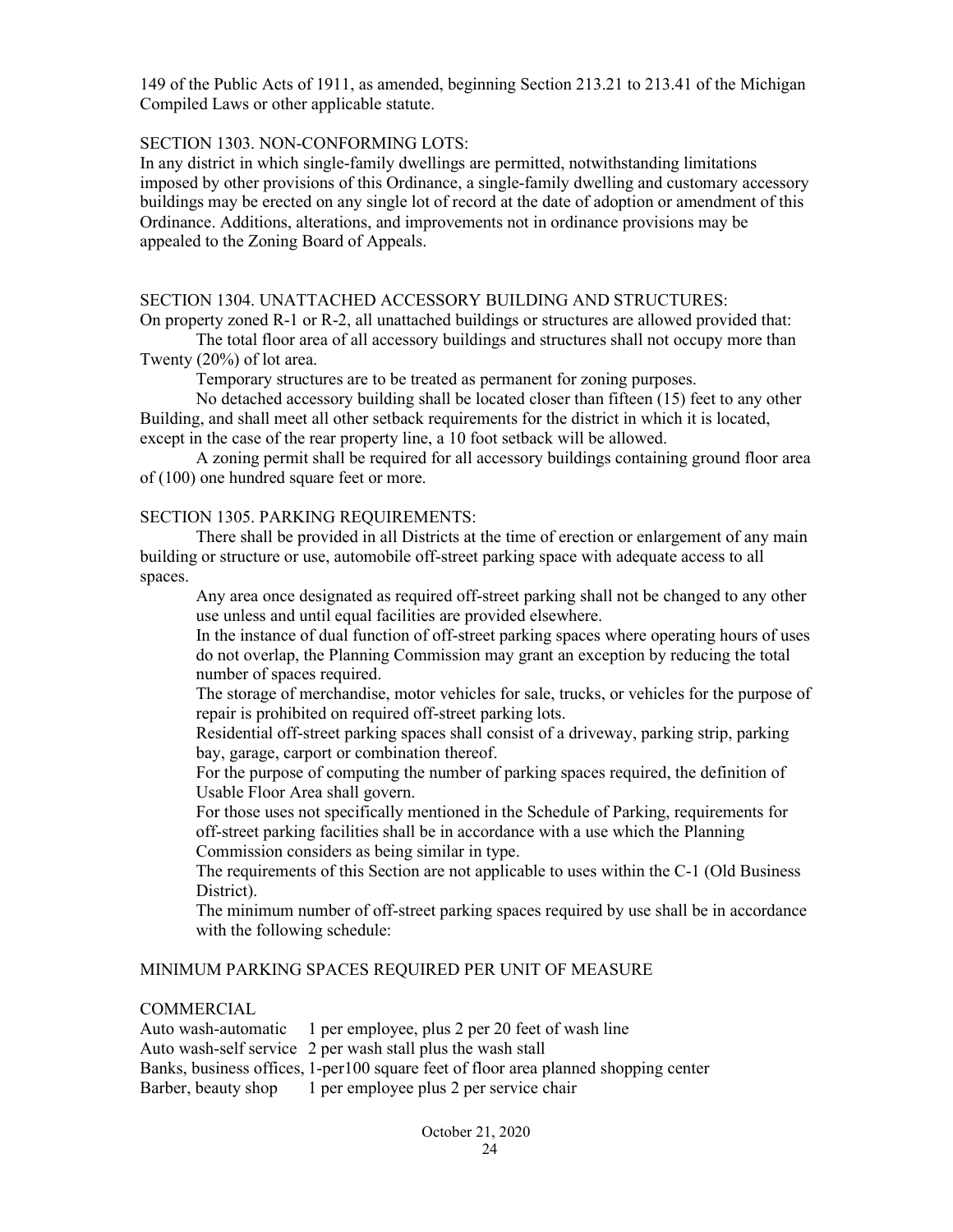Billiard hall, dance 1 per 3 persons of stated legal capacity of hall, rinks or assembly building (no fixed seats), restaurants, taverns Bowling alley 5 per bowling lane Doctor or Dentist Office 1 per 100 square feet of waiting room Funeral home-mortuary 1 per square feet of slumber room Furniture,appliances 1 per 150 square feet of floor area, other retail stores, plus 1 per employee Plumber, Electrician Minor repair services, Vehicle Sales, Gasoline Station 2 per service stall, plus 1 per employee Hotels, Motels, tourist homes, lodges, bed & breakfast inns 1 per rental unit, plus 1 per employee Laundromat 1 per 3 machines for washing

#### INDUSTRIAL / MANUFACTURING

| Welding Shop                  | 2 per employee                     |
|-------------------------------|------------------------------------|
| Industrial Office or Research | $1\frac{1}{2}$ spaces per employee |
| Warehouse and Wholesale       | 1 per employee                     |

#### INDUSTRIAL & PUBLIC

| Church or temple                 | 1 per 2 seats                                                                  |
|----------------------------------|--------------------------------------------------------------------------------|
| Golf, swim, tennis club          | 1 per 2 persons of stated legal capacity membership                            |
| Hospital, clinics & similar      | 1 for each 2 beds and 1 for each 2 employees establishments or<br>staff member |
| Mini-Golf Course                 | $1\frac{1}{2}$ per hole/green                                                  |
| Nursery, elementary, junior      | Same as state regulations or senior high school                                |
| Nursing Home                     | 1 per three beds                                                               |
| Par 3 Golf Course                | 3 per hole green                                                               |
| <b>Public Golf Course</b>        | 4 per green or golf holes plus 1 per employee                                  |
| Sport Arena, stadium, auditorium |                                                                                |
| Or theater                       | 1 per 2 seats of stated legal capacity                                         |

#### RESIDENTIAL

| Dwellings/Mobile homes | 2 per dwelling        |
|------------------------|-----------------------|
| Elderly housing        | 2 per unit            |
| <b>Rooming House</b>   | 1 per bed of capacity |
| Trailer Court          | 2 per unit            |

#### NOTES OF INTERPRETATION FOR SCHEDULE 1305 (9):

Square feet refers to square feet of floor area, actual usable floor area for the activity conducted therein.

One (1) per unit of measure, shall be interpreted to mean one (1) per each unit, e.g. as one (1) per each three (3) persons.

Space requirements are cumulative, hence, a country club may require parking for the golf use as well as restaurant or bar use.

Employees refer to all permanent staff and part time equivalents.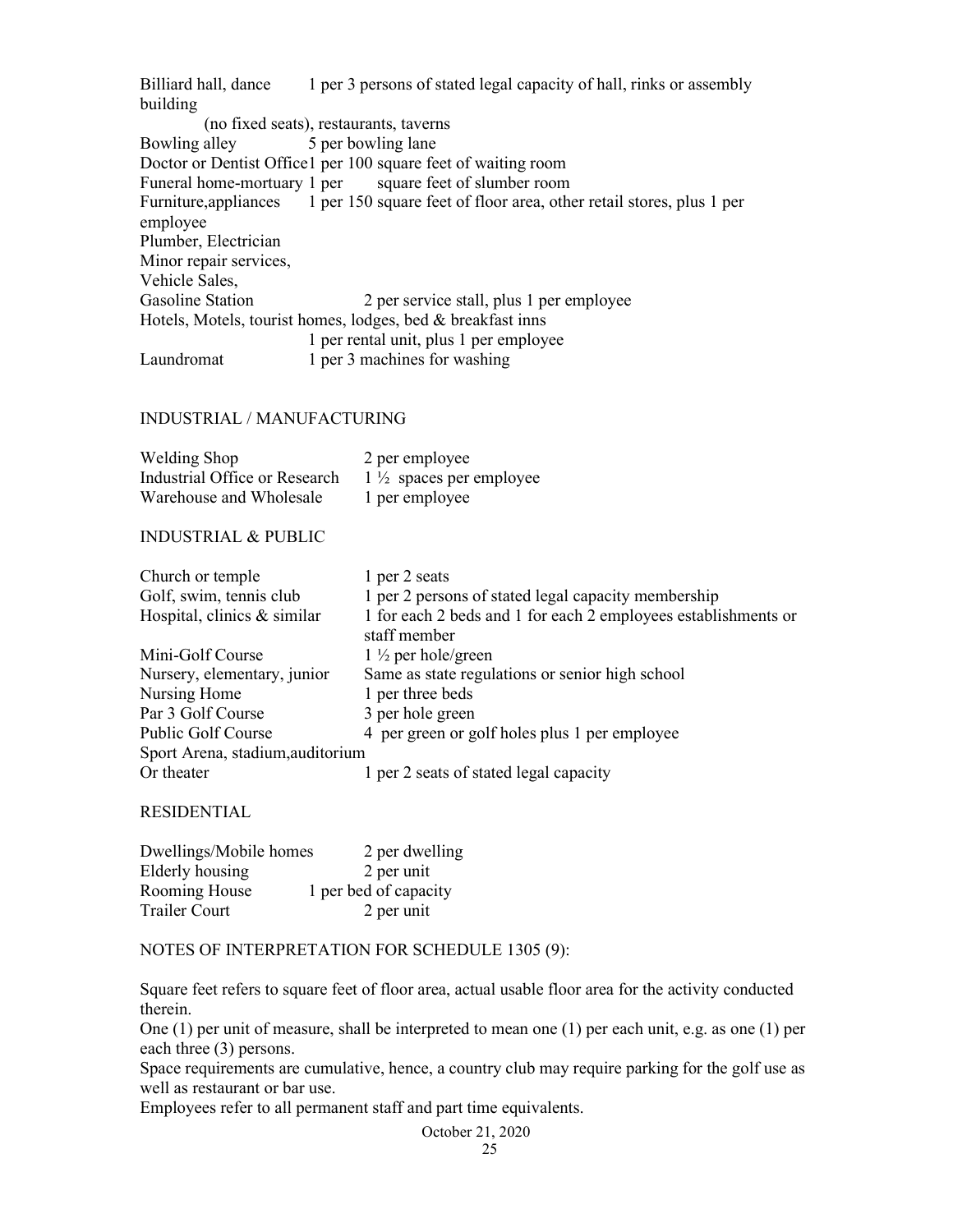Legal capacity is the occupancy load as permitted by design, fire, or health standards.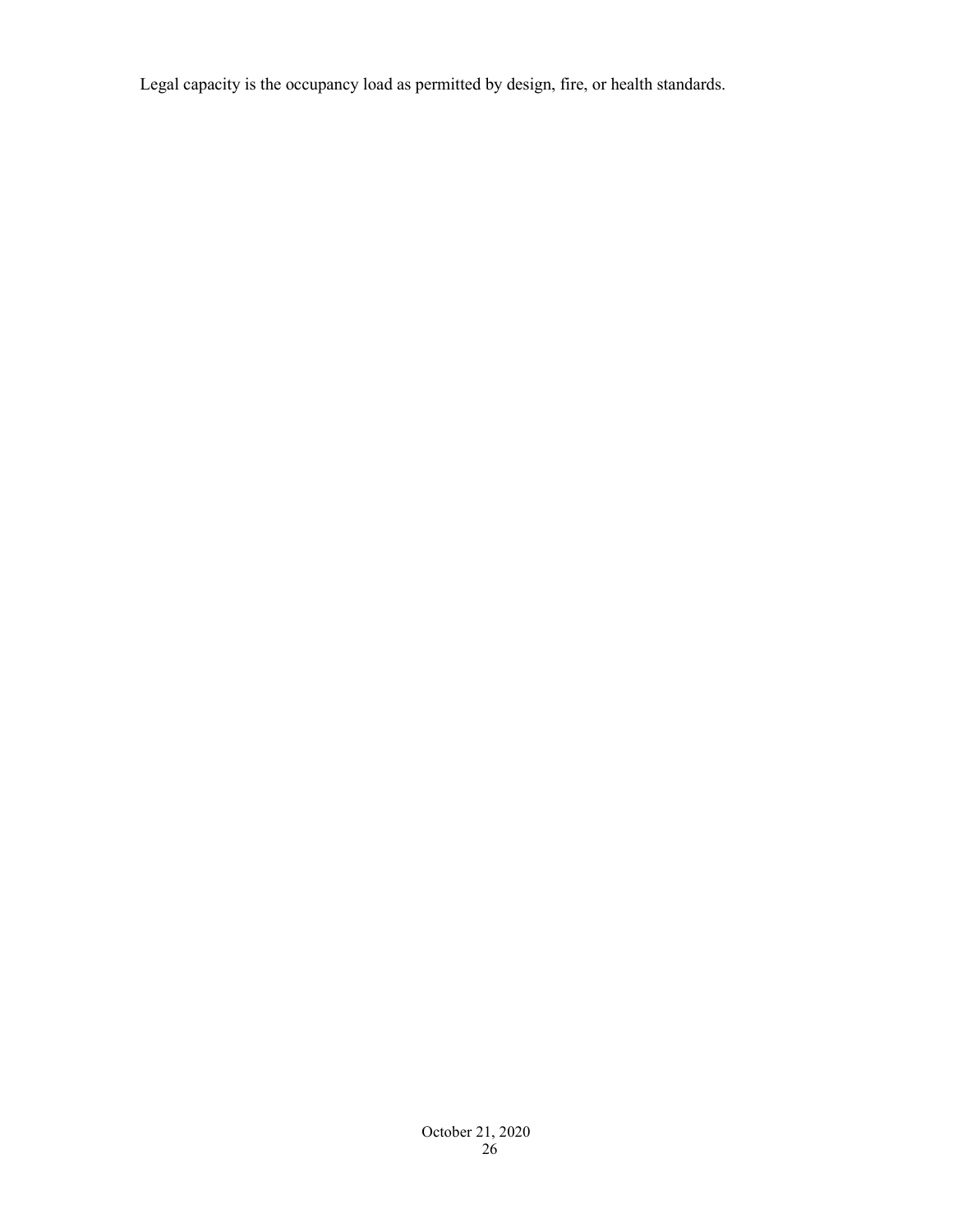#### SECTION 1306. RESERVED (Offstreet loading and unloading moved to Sec. 1251)

#### SECTION 1307. RESERVED FOR FUTURE USE

### SECTION 1308. FENCES

Amended 11/2006, 11/2014

1. Barbed wire and Electrical fences are only allowed for garden and livestock enclosures. Single wire fences are prohibited.

2. No fence shall be constructed in a manner which obscures vision of vehicles needing access to roads or highways.

3. Emergency Vehicle access to dwelling must be provided with 14 foot opening, gated or not.

4. Snowfences are allowed October 15 through April 15.

5. Fences in residential districts (R-1 & R-2) shall not exceed 8 feet, and only allowed in back and side yards. Amended 3/18

6. Fences in residential districts (R-1 & R-2) shall not exceed 4 feet in Waterfront Greenbelt Overlay District, and in front yards.

7. Fences placed on property line must face good side towards outside.

The Township Planning Commission may require that a fence be erected for screening and safety purposes as a condition of allowing a use by special approval and may set specifications for same.

### SECTION 1309. OUTDOOR LIGHTING amended 11/2014

No outdoor lighting shall be constructed or used on premises in Briley Township which shall cause a direct glare upon or interfere with persons using a public road or any adjacent or nearby premises. "Direct Glare" is the focus area of the lighting fixture and this focus area shall not focus on adjacent properties or public roads. ZBA 7/9/12

#### SECTION 1310. PRIVATE ROADS

The application, review, and approval of a private road shall follow the same procedure for Uses subject to special approval, as specified in section 1504. Shall also comply with following standards.

1-6 dwellings 30 ft. ROW 18 foot surface 7-20 dwellings 40 ft. ROW 24 foot surface >20 dwellings 66 ft. ROW 30 foot surface

SECTION 1311. AREA HEIGHT AND USE EXCEPTIONS: The regulations in this Ordinance shall be subject to the following interpretations and exceptions:

**Essential Services**. Essential services provided by a public entity shall be permitted as authorized and regulated by law and other Ordinances.

**Voting Place**. This Ordinance shall not be construed to interfere with the temporary use of any property as a voting place in connection with a public election.

**Height limitations**. Shall not apply to belfries, chimneys, church spires, conveyors, fire towers, flagpoles, monuments, ornamental towers, spires, smoke stacks, stage towers, scenery lofts, tank and water towers, and farm silos; provided however, that height limit for any structure permitted as a use authorized by special approval may be set by the Planning Commission

**Yard Regulations**. When yard regulations cannot reasonably be complied with, or where their application cannot be determined on lots existing and of record at the time this Ordinance became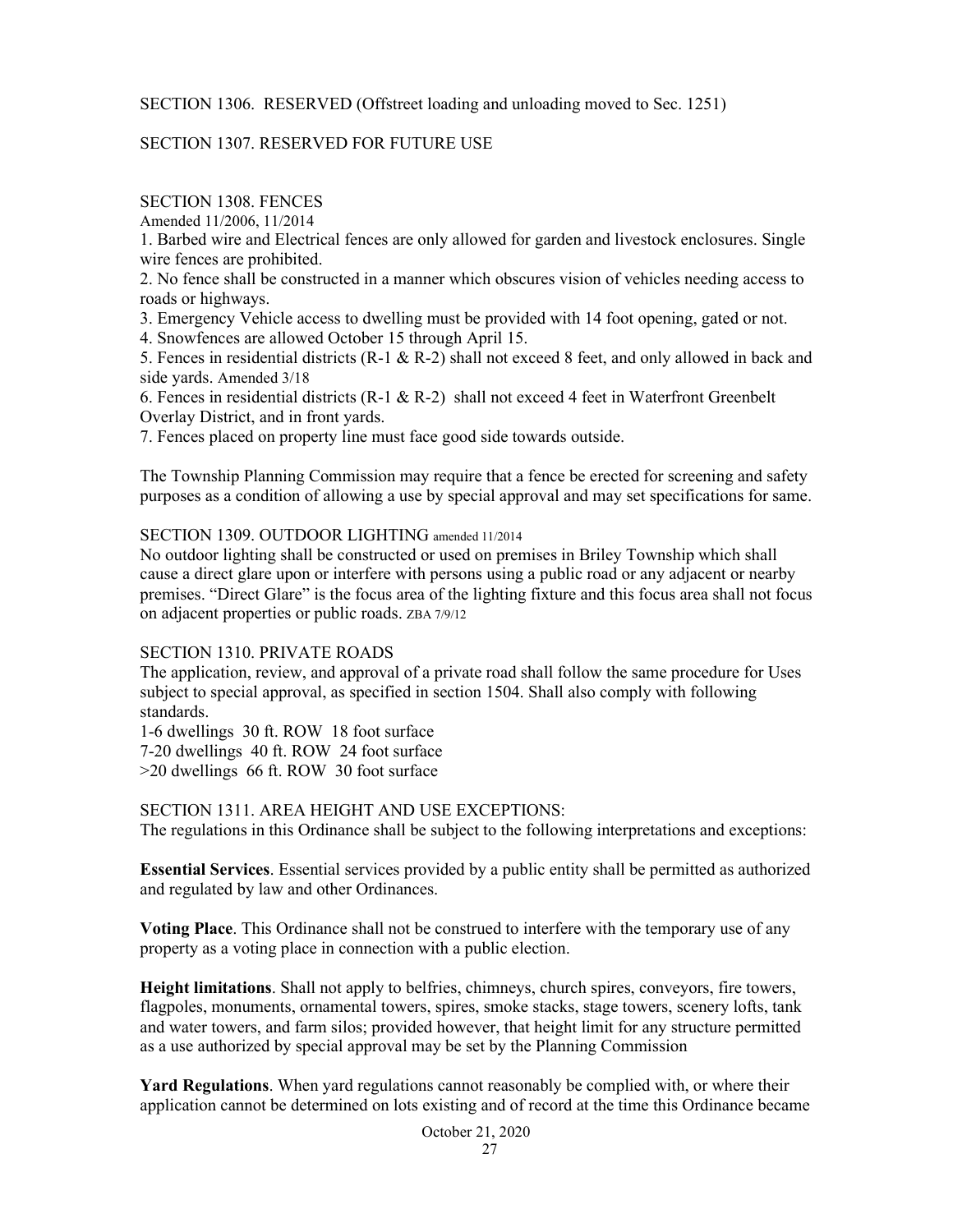effective, and on lots of peculiar shape, topography, or due to architectural or site arrangement, such regulations may be modified as determined by the Board of Appeals.

**Projections into Required Open Spaces**. Outside stairways, fire escapes, vestibules, balconies, bay windows and similar projections from the face of a building extending more than four (4) feet above the established grade shall be considered a part of the building and shall not extend into any required yard or open space.

**Architectural Features.** Features such as, but not limited to, window sills, cornices, eaves and bay windows may extend or project into required yard not more than four (4) inches for each one (1) foot of width of such side yard.

Unenclosed paved areas, patios, and other surfaced areas may occupy a required yard.

#### **SECTION 1312. SIGNS**: amended 11/2006, 11/2014

No publicly displayed sign, sign structure, symbol or notice on a premises to indicate the name of the occupant, to advertise the business hereon or transacted, or directing to some other locale, shall be constructed or maintained unless it complies with the following types and requirements for the respective use districts set forth:

| Allowed signs                  | Area          | Setback | <b>Allowed Districts</b>        |
|--------------------------------|---------------|---------|---------------------------------|
| Residential name, Home Occ.    | - 4 sq. ft.   |         | All                             |
| Temporary                      | $32$ sq. ft.  |         | All                             |
| <b>Business Identification</b> | 164 sq. ft.   |         | $C-1$ , $C-2$ , $AG$ , $FR$ , I |
| <b>Billboards</b>              | $300$ sq. ft. | 25      | OT, C-1, C-2, I                 |

1. The sign area for a sign with more than one face shall be computed by adding together the area of all sign faces visible from any one point. When two sign faces are placed back to back, and are not more than 42" apart, the sign area shall be computed by the measurement of one of the faces.

2. Any sign exceeding 32 square feet shall require a zoning permit.

The following conditions shall apply to all signs and billboards erected in any use district:

One on- premise sign for advertising of premises, for rent, lease, and /or for sale shall be permitted in all districts. Any such sign which exceed thirty two (32) square feet shall require approval by the Zoning Administrator.

Directional signs required for the purpose of orientation, when established by the Township, County, State, or Federal Governments shall be permitted in all districts.

No sign shall be permitted that is affixed to trees, rocks, shrubs or similar natural features, and any sign which is insecurely fixed, unclean, in need of repair, or imitates official traffic control devices shall be prohibited.

Signs shall not exceed heights allowed in zoning district.

Abandoned signs shall be removed within 6 months of being notified by the township. Non-Conforming signs can be amortized over 51/2 years before removal.

#### SECTION 1313. WATERFRONT GREENBELT OVERLAY DISTRICT

All uses of land within seventy (70) feet measured horizontal and perpendicular to the ordinary high-water mark of a stream, river, or lake listed in Subsection two (2) shall comply with a Soil Erosion Permit if applicable; and the following requirements:

No dwelling unit, cottage, cabin, garage, shed, or commercial structure shall be constructed within such area.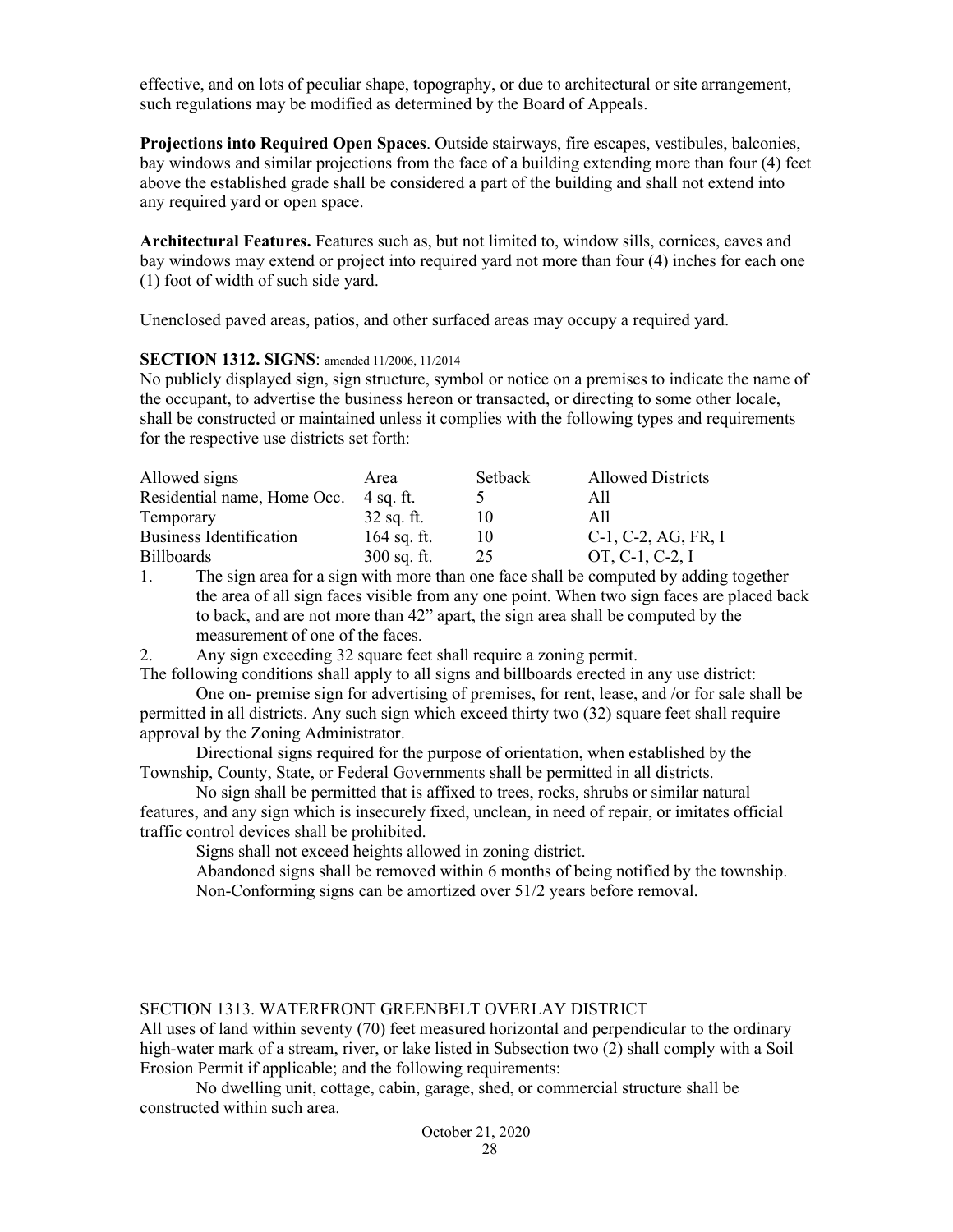All such area must be maintained in its natural tree shrub condition, or with a maintained lawn, or a combination of both; except that selective tree cutting, pruning planting may occur to promote healthy vegetation growth.

No excavating, filling, or grading may occur within such area unless accompanied by immediate steps to prevent erosion and silting into adjacent waters.

No fertilizers or other chemicals may be used, sprayed, or spread on the ground within such area.

No septic system may be used or maintained within such area.

 Pumphouses are allowed as long as small as possible to cover pump and must use colors or materials that blend with the environment. Amended 11/2006

The requirements of Subsection Two (2) shall apply to all lands within seventy (70) feet of the high-water mark of streams, rivers, lakes, and / or impoundment thereof; Haymeadow Creek, Barger Creek, Crooked Creek, Brush Creek, Canada Creek, Packer Creek, Van Helen Creek, Thunder Bay River, Pug Lakes, Muskellunge Lake, Valentine Lake, Jackson Lake, Bear Den Lake, DeCheau Lake, Lake Inez, Lake Fifteen, Crooked Lake, Bass Lake and McCormick Lake.

#### SECTION 1314. DOMESTIC ANIMALS:

The keeping of farm animals for domestic purposes on residential lots shall be subject to Planning Commission review, who shall consider the character of the surrounding area, the lot size, and the design and placement of animal housing structures on the premises, these review requirements shall not apply to active farms or any property encompassing twenty (20) acres or more. Domestic Household pets, including dogs, cats, but not including poisonous or dangerous reptiles, or wild or dangerous animals, may be kept as an accessory residential use on any premises, without a permit provided no more than three (3) animals of any one species are to be kept and reasonable control is maintained to prevent nuisances to adjoining residentially used properties. The keeping of more than three (3) domestic pets of any one species shall be interpreted to be a kennel; except on active farms encompassing an area of twenty (20) acres or more in which case the number of domestic animals shall not be restricted.

SECTION 1315. Reserved. Previously Gas and Oil processing facilities removed per MCL 324.6150, 11/2014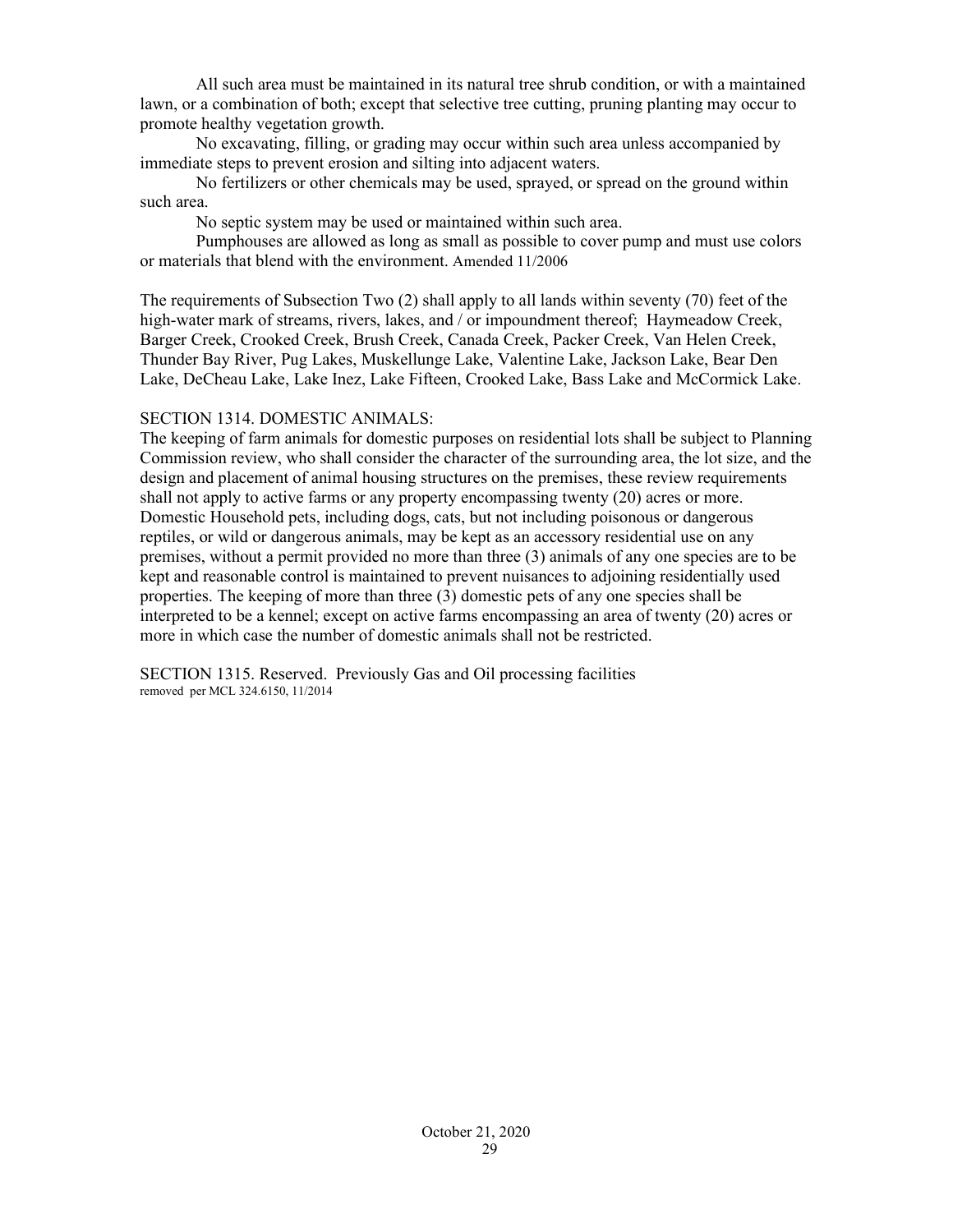### SECTION 1316. TEMPORARY USE OF TRAVEL TRAILERS AND MOTOR HOMES Removed 3/18 to transfer to separate ordinance

### SECTION 1317. TOWERS

Towers are allowed in all districts under the following considerations:

Towers shall be set back from property lines at least their height. Height shall be determined from ground level to top of highest attachment, including structure if on a building.

Tower shall accommodate both the applicant's antenna and comparable antennas for at least two additional users. New towers will not be allowed if other sites are available.

Shall be removed within 12 months of non-use.

Special regulations apply to towers near the airport. Refer to FAA and airport plan

#### SECTION 1318. CONDOMINIUMS, PLANNED UNIT DEVELOPMENTS

The purpose is to permit and encourage design flexibility within zoning districts allowed, to allow for more open spaces and reduce infrastructure.

- 1. Shall submit concept/preliminary plan addressing issues in Section 1254 of this ordinance to zoning administrator.
- 2. Lot size variations allowed as long as they maintain setbacks, but density increases can be allowed over and above existing district requirements. Configurations must allow adequate light and ventilation between structures.
- 3. Require at least 40% open space of gross area, and at least 25% of gross area shall be common open space for the collective enjoyment by occupants of development. Developer must file a restrictive covenant with the Register of Deeds guaranteeing those common open areas will remain open for open space uses desired by occupants. Homeowners Association is required to share costs of common open property and access. Private streets must meet provisions of Section 1310.
- 4. Thirty (30) foot buffer from property line to development.
- 5. Maximum building height (35) thirty-five feet.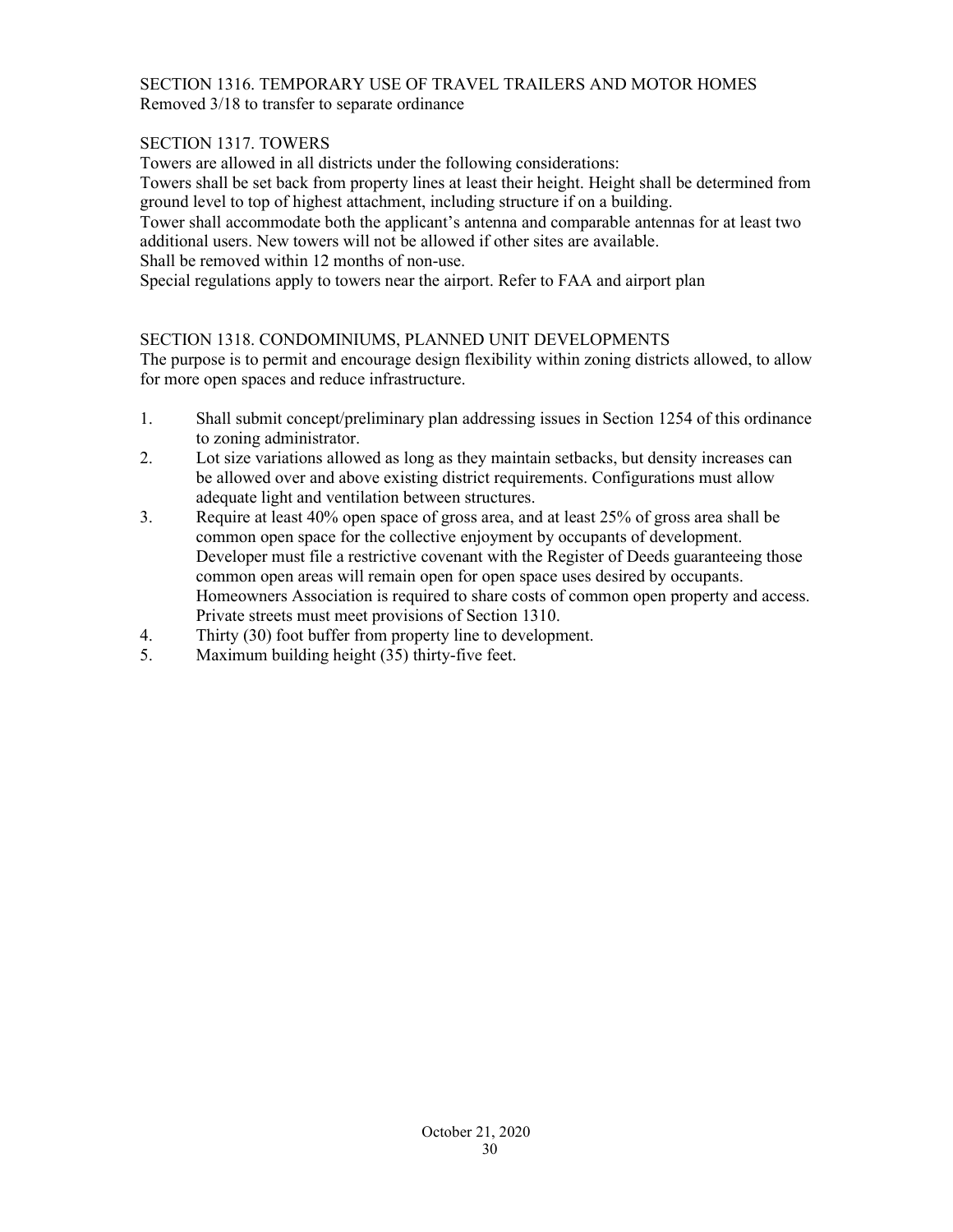#### SECTION 1320. HOME OCCUPATION CONDITIONS:

No stock in trade may be kept except such that is stored in the principal structure from which the home occupation is conducted.

No display of goods or signs pertaining to such use, except as allowed in SEC. 1312 is visible from the street.

No person other than the occupants of the dwelling unit may be employed at the place of the home occupation.

Vehicular traffic of the home occupation shall not be of greater volume than normally associated with a residential property.

No such home occupation shall require interior or exterior building alterations, nor occupy more than 20 percent (20%) of the living space, to accommodate the home occupation.

No such home occupation shall be a nuisance, cause pollution, or otherwise alter the character of the neighborhood.

No such goods are sold from the premises which are not strictly incidental to the principal home occupation conducted therein.

Any such home occupation shall be subject to inspection by the zoning administrator of the township and may be terminated by order of such administrator whenever the same fails to comply with the zoning ordinance.

#### SECTION 1321. WELLHEAD PROTECTION DISTRICT:

See Overlay District Map

The following restrictions apply to both residential and commercial uses:

Site shall have modern sanitation including operating septic system designed to reduce groundwater pollution.

All abandoned wells must be plugged

Floor drains shall be routed to septic system or maintained holding tank.

Sales, use or generation of hazardous substances, must be contained to isolate from possible groundwater contamination.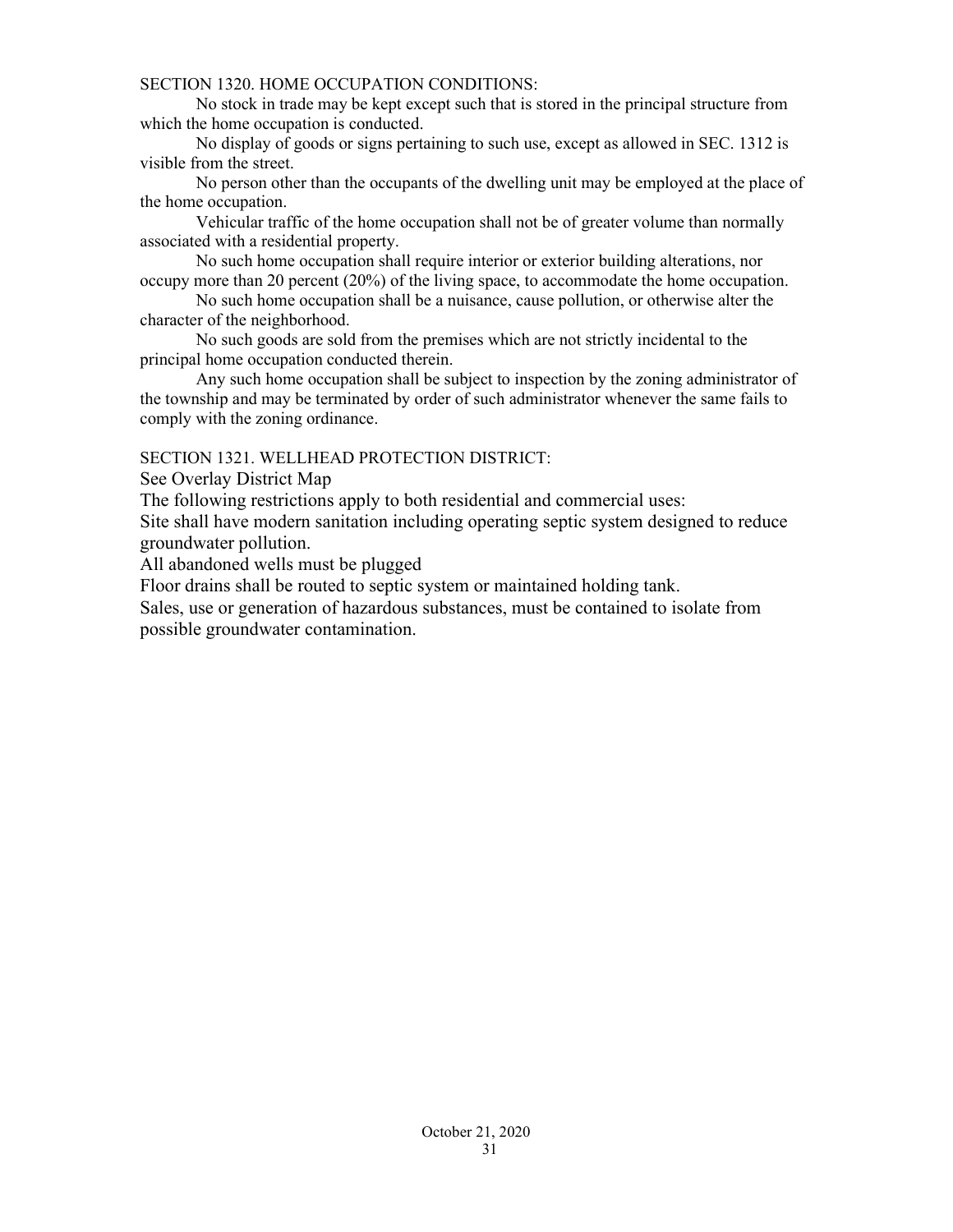# Chapter XIV Zoning Officials and Bodies

### SECTION 1400. ZONING ADMINISTRATOR:

The Zoning Administrator shall be appointed by the Township Board and shall serve at its pleasure. The salary shall be set at the annual meeting of the township. The administrator shall have such duties and responsibilities as are herein set forth and as may be directed by Resolution of the Township Board.

#### SECTION 1401. DEPUTY ZONING ADMINISTRATOR:

The Deputy Zoning Administrator shall have the same duties and authority as the Zoning Administrator. The Deputy Zoning Administrator acts in the Zoning Administrator's stead in the administrators absence.

#### SECTION 1402. PLANNING COMMISSION:

Amended 11/2006

The Planning Commission shall be appointed by the Township Board as provided by under P.A. 33 of 2008, MCL125.3815, et.seq. and shall have such duties and responsibilities as are herein set forth. The Planning Commission shall establish rules and procedures for the discharge of its duties and the conduct of its hearings. Compensation shall be set by the Township Board.

Planning Commission may amend ordinance per MCL 125.3813.

# SECTION 1403. ZONING BOARD OF APPEALS:

Amended 11/2006

The Zoning Board of Appeals shall consist of three (3) members who shall be appointed by the Township Board as provided by P.A. 33 of 2008, MCL125.3815, et seq. One member shall be from the Township Board, one member from the Planning Commission and one member from the general public. Not more than two alternates may be named. An alternate may be called as specified to serve as a member of the Zoning Board of Appeals in the absence of a regular member if the regular member will be able to attend one or more meetings. An alternate member may also be called to serve as a member on a case in which the member has abstained for reasons of conflict. The alternate member appointed shall serve until in the case until a final decision is made. The alternate member has the same voting rights as a regular member (MCL 125.3817)

 The Zoning Board of Appeals shall establish rules and procedures for the discharge of its duties and the conduct of its hearings. Compensation shall be set by the Township Board.

# CHAPTER XV ZONING PERMITS

### SECTION 1500. REQUIREMENT OF ZONING PERMIT:

A Zoning Permit shall be required for each of the following:

1. An activity or use of land previously vacant.

2. Changing the existing use of land or a building to any non-residential or nonagricultural use, unless such land had previously been used for a non-residential and non-agricultural purpose allowed in the Zoning District.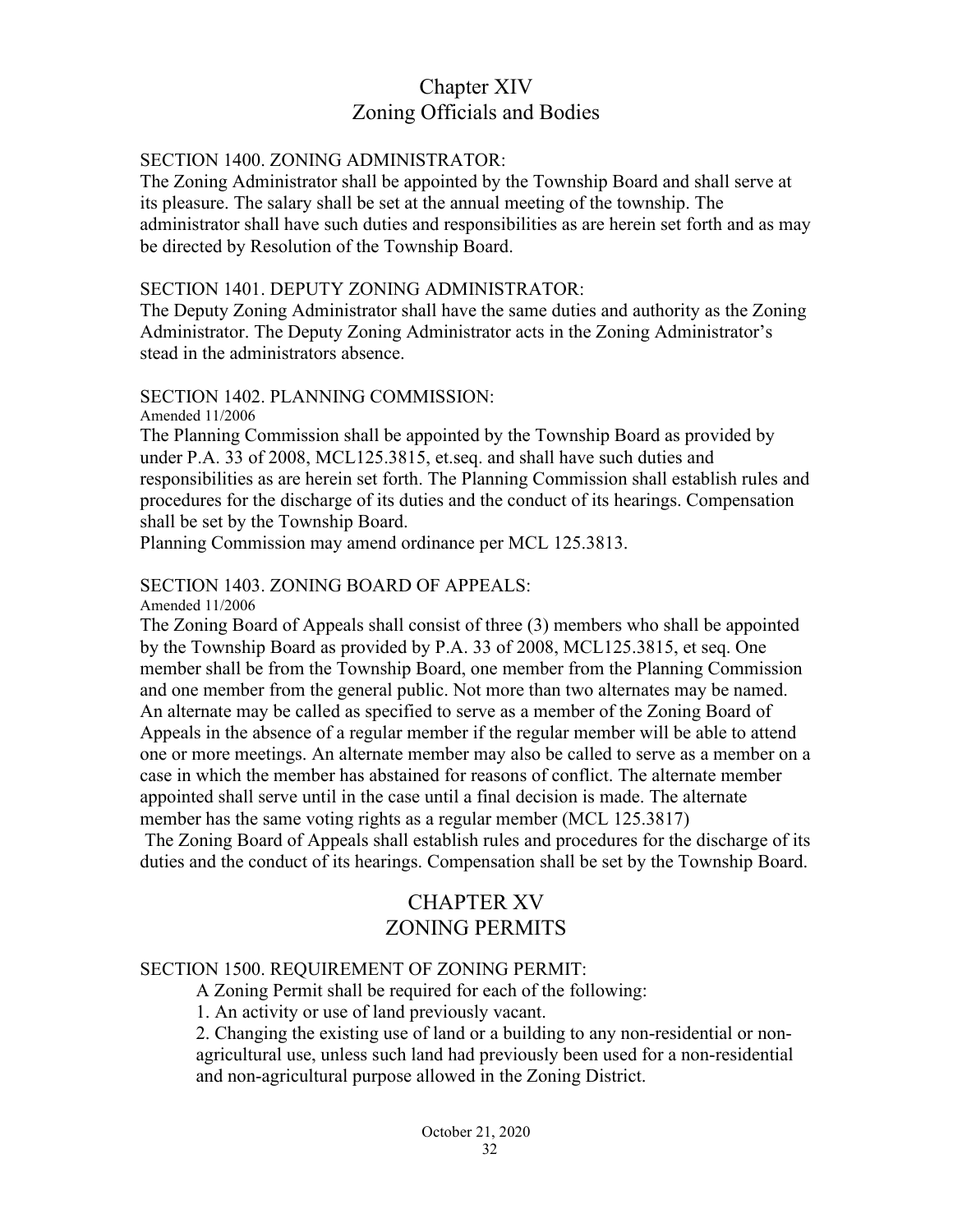3. Erection, enlargement, or relocation of a building other than a residential or agricultural accessory building exempt from the applicable building code.

# SECTION 1501. VALIDITY:

A Zoning permit issued for which its purposes have not been commenced within one (1) year shall thereafter be invalid.

# SECTION 1502. USES PROHIBITED WITHOUT PERMIT:

Any activity on or use of land in Briley Township for which a Zoning Permit is required and for which a Zoning Permit has not been issued is prohibited and is a violation of this Ordinance.

SECTION 1503. ZONING PERMIT APPLICATION AND ISSUANCE:

1. An application for a Zoning Permit shall be made to the Zoning Administrator on a form provided by the Township and shall include and be accompanied by the following:

A. The name and address of the applicant and the owner of the premises

B. A complete description of the premises.

C. A complete narrative description of the proposed use and all existing and surrounding uses of the premises.

D. A site plan if needed, see section 1251

E. A description of the property water supply and sewage facilities, existing and proposed.

F. The required application fee.

2. The Zoning Administrator shall upon receipt of an application inspect the premises as soon as is practical:

A. If inspection and application review shows that the proposed use will conform to this ordinance, a zoning permit shall be issued.

B. If inspection and application review show that the proposed use is a use allowed by special approval, the applicant shall be informed of such determination and shall forward a copy of the form described in Section 1504 to the applicant with instructions as to the completion and return of the same.

C. If inspection and application review show that the proposed use would violate this ordinance, The administrator shall deny the permit and inform the applicant fully of the reasons for such denial.

D. Administrator may impose performance guarantees. amended 11/2006

3. If an application is denied, the applicant may modify their application and resubmit the modified application within thirty (30) days of the denial without the requirement of paying an additional fee.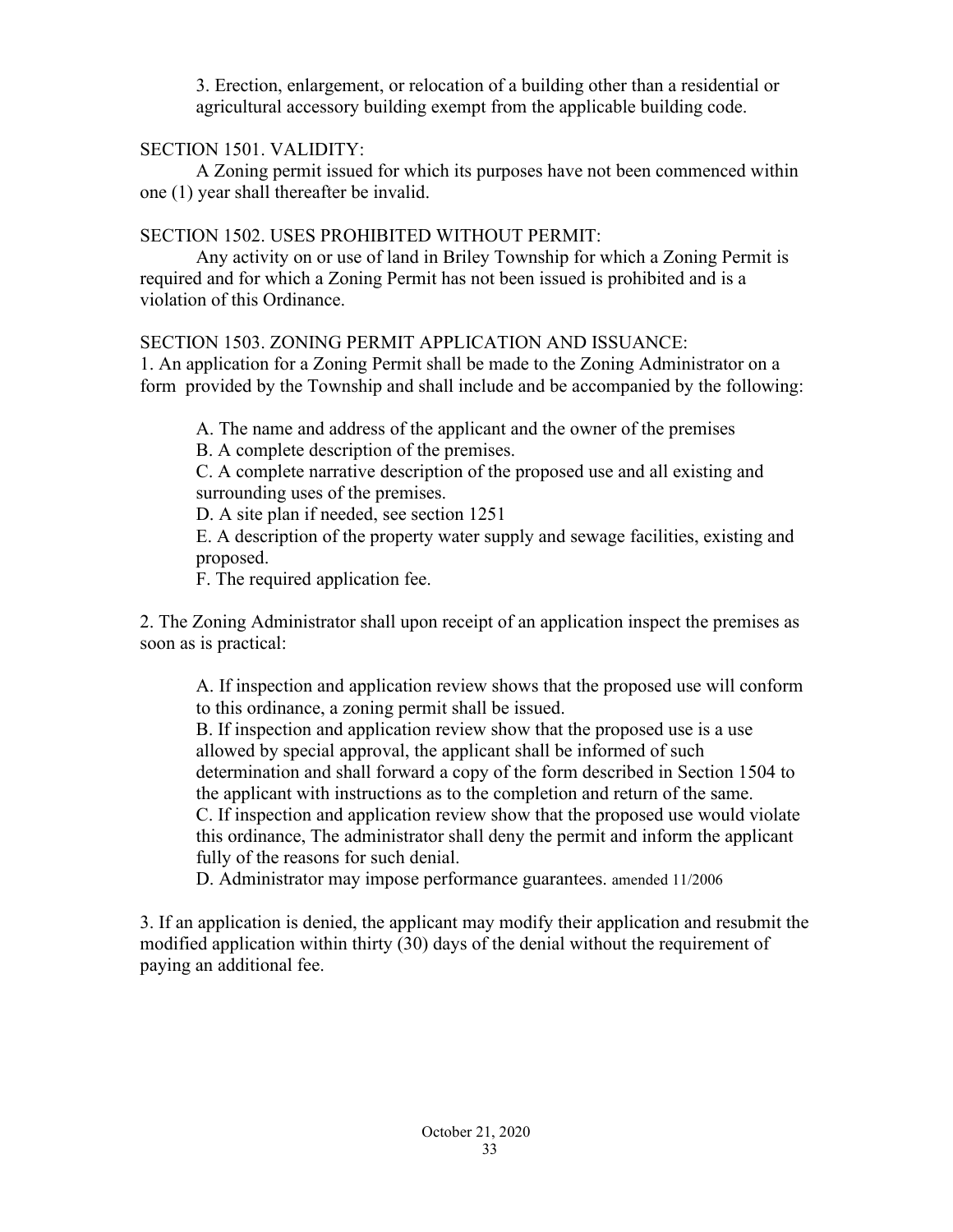# CHAPTER XVI ENFORCEMENT OF PENALTIES

# SECTION 1600. ENFORCEMENT OF ORDINANCE:

The Zoning Administrator shall, on own motion, and shall upon receipt of a written complaint, investigate an alleged violation of this Ordinance. If as a result of such investigation the Zoning Administrator determines that a violation of this Ordinance exists; The administrator shall forthwith send a notice of violation to the occupant, and/or the owner of the premises. A notice that the recipients shall within thirty (30) days after receipt of same, correct the violation, or in the alternative, appeal as detailed in Section 1700*.* If not in compliance, a citation will be issued.

# SECTION 1601. PENALTIES

Any person, firm or corporation who violates, neglects, omits, or refuses to comply with the provisions of this Ordinance or any permit or exception granted hereunder or any lawful requirement of the Zoning Administrator, shall be responsible for a municipal civil infraction as defined by Michigan Law and subject to a civil fine determined by the court not to exceed five hundred (500) dollars per occurrence. amended 11/2006

Additionally, the violator shall pay costs in connection with the violation, which may include all direct or indirect expenses to the Township. In addition to ordering a defendant to pay a civil fine and costs, the court may issue and enforce any judgment, writ, or order necessary to enforce this Ordinance, in accordance with Section 8302 of Act No. 236 of the Public Acts of 1961.

In no case, however, shall costs of less than fifty (\$50.00) dollars or more than five hundred (\$500.00) dollars be ordered. A violator of this Ordinance shall also be subject to such additional sanctions, remedies and judicial orders as authorized under Michigan Law. Each day's violation of this Ordinance that continues to exist constitutes a separate violation.

# SECTION 1602. CIVIL ENFORCEMENT

The Township or any other interested person may institute civil proceedings to prevent, enjoin, abate, restrain*,* or remove a violation of this Ordinance. Prosecution under Section 1601 shall not prevent a concurrent or subsequent action under this Section.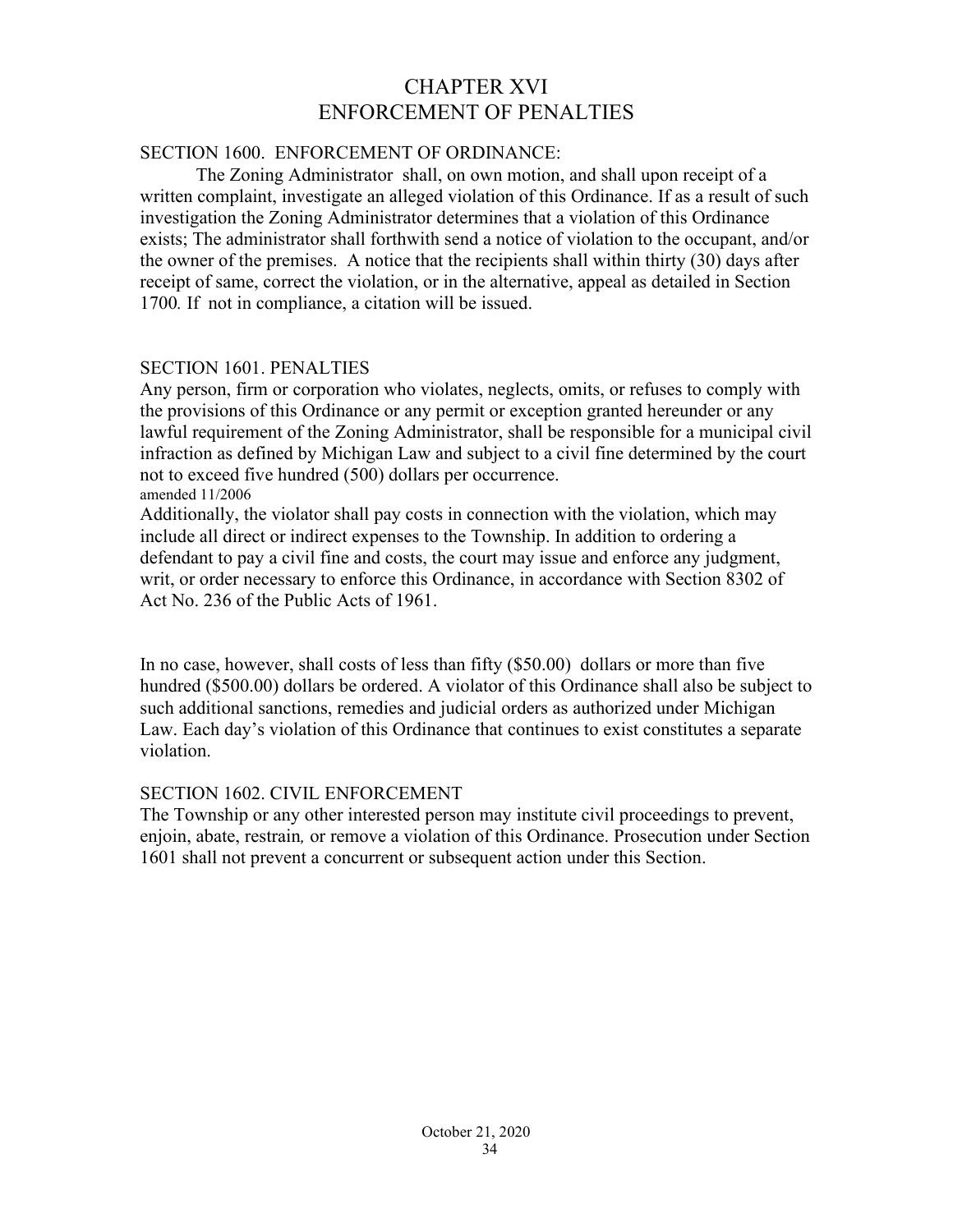# CHAPTER XVII APPEALS

# SECTION 1700. TIME AND PROCEDURE FOR APPEAL:

A person affected by a denial, order, or determination issued by the Zoning Administrator or Planning Commission pursuant to this Ordinance may appeal such denial, order, or determination by filing a written claim of appeal with the Zoning Administrator within thirty (30) days from receipt of such denial, order, or determination.. Every such denial, order or determination shall include a statement which reasonably informs a person of this right, the procedure, and fee required for making the appeal.

# SECTION 1701. SCHEDULING AN APPEAL:

The Zoning Administrator shall forthwith deliver a claim of appeal with a notation of time and date received to the Chairman of the Zoning Board of Appeals. The Chairman shall schedule a hearing within forty-five (45) days on the appeal and give notice to all interested parties at least ten (10) days prior to the hearing. The Chairperson is responsible for notification and all related paperwork for cases.

# SECTION 1702. HEARINGS AND ORDERS BY THE ZONING BOARD OF APPEALS,

# RE: VARIANCES

The Zoning Board of Appeals shall hear all matters properly before it, and shall give every interested person an opportunity to be heard. The Zoning Board of Appeals may reverse or affirm, wholly or in part, the denial, order, or determination appealed from, and may issue such orders as are necessary to carry out its decisions. Upon its specific finding that a denial or order appealed from creates a practical difficulty or unnecessary hardship even though such denial or order may itself conform to the strict letter of this Ordinance, the Zoning Board of Appeals may issue its order in variance of modification of the provisions hereof to effectuate the spirit of the Ordinance, the public safety, or substantial justice.

1. No variance granted before June  $13<sup>th</sup>$ , 2002 shall set precedence because of significant changes in the ordinance.

2.No appeals for Planned Unit Developments or special land uses are allowed.

3.The burden of proof during hearing shall be clear and convincing.

4.No use variances are allowed.

5.Only dimensional variances are appealable on nonconforming lots, downtown, and rebuilds.

The ZBA must function solely to provide relief for the rare, exceptional situation where conforming to the ordinance would be impossible or extremely onerous.

The Zoning Board of Appeals must review and satisfy the following conditions in order for a variance to be granted:

a) Whether compliance with the strict letter of the restrictions governing area, setbacks, frontage, height, building, or density would unreasonably prevent the owner from using the property for a permitted purpose or would render conformity with such restrictions unnecessarily burdensome.